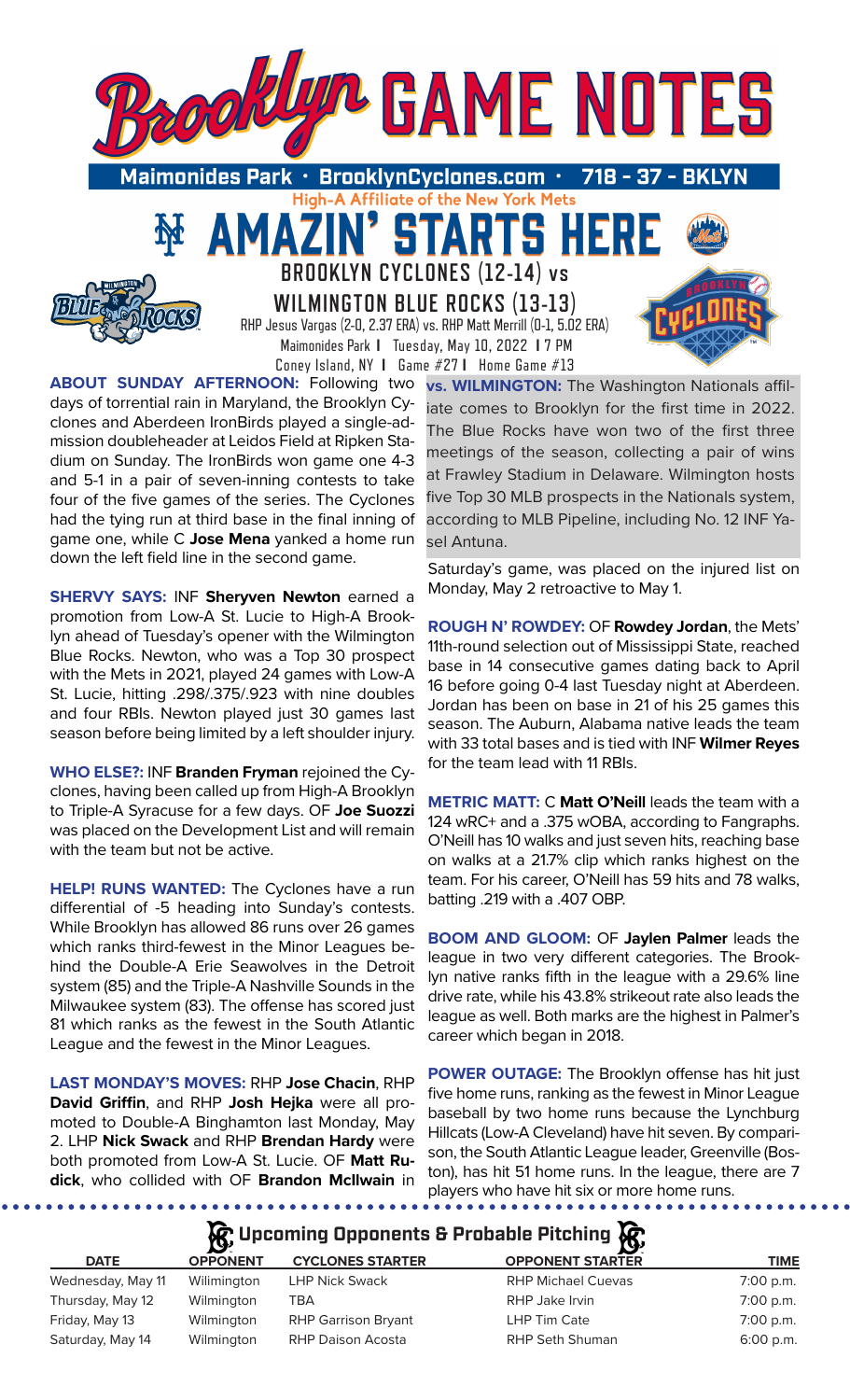| <b>MAY 10 VS WILMINGTON</b> | <b>STARTING PITCHER</b>                                   | <b>PAGE 2</b> |
|-----------------------------|-----------------------------------------------------------|---------------|
|                             | <b>LJESUS VARGAS</b><br>,    # 27                         | <b>RHP</b>    |
|                             | Height: 6-3<br>Weight: 198                                |               |
|                             | Date of Birth: August 18, 1998<br>Age: 21                 |               |
|                             | Hometown: Macuto, Venezuela                               |               |
|                             | How Obtained: Signed as MiLB free agent, December 6, 2021 |               |
|                             | Repertoire: 4-seam fastball, cutter, curveball, change-up |               |
|                             |                                                           |               |

**TONIGHT:** Jesus Vargas makes his first official start of 2022 after piggybacking for his first five outings of the season. The Venezuelan was pitching behind Jose Chacin who was  $\frac{22}{49}$ called up to Double-A Binghamton last week.

**LAST TIME OUT:** Vargas struck out four over four innings of relief at Aberdeen in the Wednesday night late-inning victory for the offense. The Venezuelan allowed a season-high three runs.

**METS MAN:** The 21 year old righty comes to the Mets after spending 2015-2021 with the Los Angeles Dodgers organization. Vargas elected free agency in November of 2021 and was signed by the Mets in December of 2021.

**HI, A:** Vargas pitched with the Great Lakes Loons in the Midwest League last season, making 24 appearances. He struck out 88 over 102 1/3 innings, making 14 of his 24 appearances starts.

| K%           | BB%   | HR/9       |
|--------------|-------|------------|
| 24.4%        | 7.7%  | 0.47       |
| <b>BABIP</b> | GB%   | <b>FIP</b> |
| .314         | 49.0% | 3.64       |

|                  |           |            |                    |            |    |      |            |     |    |            |                      |                                             |            | <b>CYCLONES STARTING PITCHER BREAKDOWN</b>            |          |    |    |     |     |    |            |
|------------------|-----------|------------|--------------------|------------|----|------|------------|-----|----|------------|----------------------|---------------------------------------------|------------|-------------------------------------------------------|----------|----|----|-----|-----|----|------------|
|                  |           |            |                    |            |    |      |            |     |    |            |                      |                                             |            |                                                       |          |    |    |     |     |    |            |
|                  |           |            |                    |            |    |      |            |     |    |            |                      | <b>STARTER</b>                              |            | <b>GS Quality StartsRun SupportRS/Start BC Record</b> |          |    |    |     |     |    |            |
|                  |           |            |                    |            |    |      |            |     |    |            |                      | Acosta                                      |            | 5                                                     | O        |    |    |     | 1.4 |    | $0 - 5$    |
|                  |           |            |                    |            |    |      |            |     |    |            |                      | <b>Bryant</b>                               |            | $\overline{2}$                                        | $\Omega$ |    | 10 |     | 3.3 |    | $2 - 0$    |
|                  |           |            | <b>CATCHER ERA</b> |            |    |      |            |     |    |            |                      | Chacin                                      |            | 4                                                     | $\Omega$ |    | 18 |     | 4.5 |    | $3-1$      |
| <b>NAME</b>      | G         | ER         |                    | <b>INN</b> |    |      | <b>ERA</b> |     |    |            |                      | Griffin                                     |            |                                                       | $\Omega$ |    | 8  |     | 4.0 |    | $2 - 0$    |
|                  |           |            |                    |            |    |      |            |     |    |            |                      | Ocampo                                      |            | 3                                                     | $\Omega$ |    | 9  |     | 3.0 |    | $1 - 2$    |
| Gaddis           | 8         | 24         |                    | 67         |    |      | 3.22       |     |    |            |                      | Rojas                                       |            |                                                       | 0        |    | 10 |     | 3.3 |    | $2 - 1$    |
| Mena             | 9         | 26         |                    | 74         |    |      | 3.16       |     |    |            |                      | Santos                                      |            | 6                                                     | 0        |    | 12 |     | 2.0 |    | $1 - 5$    |
| O'Neill          |           |            |                    |            |    | 3.77 |            |     |    |            |                      | Zwack                                       |            |                                                       | $\Omega$ |    | 9  |     | 9.0 |    | $1 - 0$    |
|                  | 9         | 26         |                    | 62         |    |      |            |     |    |            |                      |                                             |            |                                                       |          |    |    |     |     |    |            |
|                  |           |            |                    |            |    |      |            |     |    |            |                      | <b>BROOKLYN CYCLONES PITCHING BREAKDOWN</b> |            |                                                       |          |    |    |     |     |    |            |
|                  | W-L       | <b>ERA</b> | IP                 | н          | R  | ER   | BB         | К   | HR | <b>AVG</b> |                      | W-L                                         | <b>ERA</b> | IP                                                    | н        | R  | ER | BB  | К   | HR | <b>AVG</b> |
| <b>STARTERS</b>  | $2 - 12$  | 4.37       | 92.2               | 87         | 54 | 45   | 43         | 89  | 3  |            | .248 HOME            | $8 - 4$                                     | 2.86       | 104.0                                                 | 78       | 34 | 33 | 43  | 112 | 3  | .206       |
|                  |           |            |                    |            |    |      |            |     |    |            |                      |                                             |            |                                                       |          |    |    |     |     |    |            |
| <b>RELIEVERS</b> | $10 - 2$  | 2.34       | 119.1              | 84         | 32 | 31   | 59         | 139 | 4  |            | 198 ROAD.            | $4-10$                                      | 3.58       | 108.0                                                 | -93      | 52 | 43 | 59  | 116 | 4  | .234       |
| <b>TOTAL</b>     | $12 - 14$ | 3.23       | 212.0 171          |            | 86 | 76   | 102        | 228 | 7  |            | .220 TOTAL           | $12 - 14$                                   | 3.23       | 212.0 171                                             |          | 86 | 76 | 102 | 228 | 7  | .220       |
|                  |           |            |                    |            |    |      |            |     |    |            |                      |                                             |            |                                                       |          |    |    |     |     |    |            |
|                  |           |            |                    |            |    |      |            |     |    |            | <b>BULLPEN NOTES</b> |                                             |            |                                                       |          |    |    |     |     |    |            |

-Brooklyn's bullpen has struck out 133 over 110.1 innings to start the season, allowing just 29 earned runs (2.29 ERA) with a 29% strikeout rate and 12% walk rate.

**2022 GAME-BY-GAME**

**DATE OPP DEC IP H R ER BB K HR AVG** 4/9 @ WIL 3.0 3 2 2 2 2 0 .300 4/15 JS W 3.0 3 0 0 2 2 0 .273 4/21 @ HV 4.0 2 1 0 1 4 0 .222 4/27 BG 5.0 4 0 0 0 7 0 .222 5/4 @ ABD W 4.0 5 3 3 1 4 1 .243

**High-A Brooklyn Cyclor**<br>**DATE OPP DEC IP H R ER**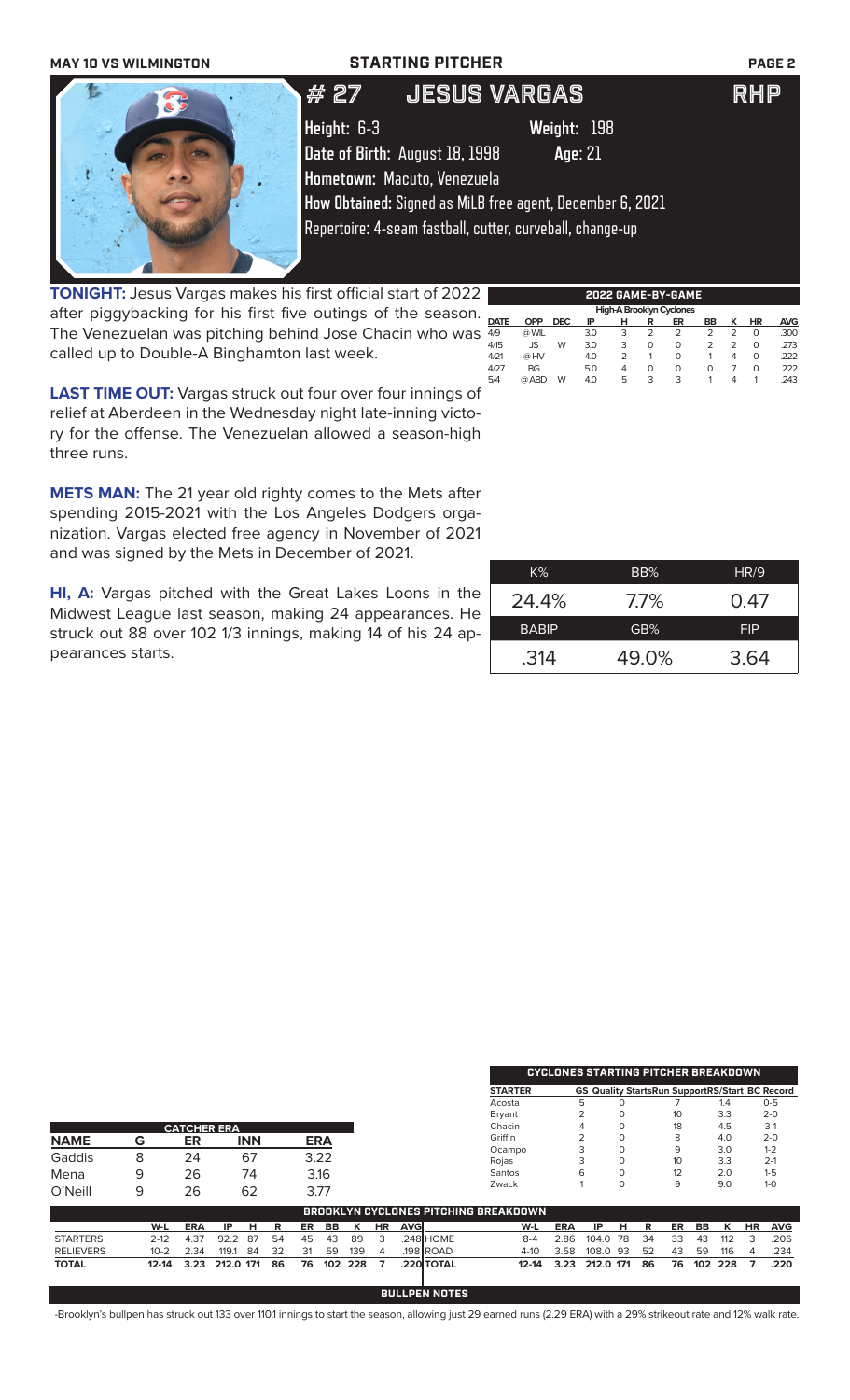## **MAY 10 VS WILMINGTON BATTING PAGES PAGE 3**

| I# 22 BRANDEN FRYMAN - INF |                                        | .143. 0 HR. 3 RBI. .116 wOBA. wRC+ -39 |                                                                                                                                                         |
|----------------------------|----------------------------------------|----------------------------------------|---------------------------------------------------------------------------------------------------------------------------------------------------------|
| Last Game: DNP             | Home:                                  | Last HR:                               | <b>Season High, Hits: 1(5/4 at ABD)</b>                                                                                                                 |
| $RISP: 0-1$                | <b>Road: 1-7</b>                       | <b>Multi-Hit Games:</b>                | Season High, Runs:                                                                                                                                      |
| <b>Streak:</b> 1 G (1-4)   | <b>On-base Streak: 1 G (5/4-pres.)</b> | <b>Multi-RBI Games:</b>                | <b>Season High, RBI: 3 (5/4 at ABD)</b>                                                                                                                 |
|                            |                                        |                                        | Season High, SB:                                                                                                                                        |
|                            |                                        |                                        | • Enters his fourth year in the Mets organizationreceived from Double-A Binghamton on Monday, May 2Was 3-for-25 in eight games with Double-A Binghamton |

hitting .120. • Played 69 games with Low-A St. Lucie in 2021, posting a .229/.297/.309 slash line with 11 doubles, three home runs, 26 RBIs before promotion to Brooklyn 9/15,

playing five games • Won a title with the 2019 NYPL Champion Brooklyn Cyclones...Drafted in the 21st round of the 2019 MLB Draft out of Samford...Son of former big leaguer Travis

Fryman who is a current coach in the Cleveland system as the Special Assistant of Player Development, Infield

|                              | $#1$ NIC GADDIS - C/3B           |                                        |                                             | .155, O HR, 8 RBI, .239 wOBA, wRC+ 38               |
|------------------------------|----------------------------------|----------------------------------------|---------------------------------------------|-----------------------------------------------------|
| Last Game: DNP               |                                  | <b>Home: 5-26</b>                      | Last HR:                                    | <b>Season High, Hits: 2 (2x, 5/4 at ABD)</b>        |
| <b>RISP:</b> $4-14$ $(.286)$ |                                  | <b>Road: 4-32</b>                      | <b>Multi-Hit Games: 2 (5/4 at Aberdeen)</b> | <b>Season High, Runs: 2 (4/16 at JS G2)</b>         |
|                              | <b>Hitting Streak: 1 G (1-4)</b> | <b>On-Base Streak: 2 G (5/4-pres.)</b> | <b>Multi-RBI Games: 2 (5/4 at Aberdeen)</b> | <b>Season High, RBI:</b> $2$ ( $2x$ , $5/4$ at ABD) |
|                              |                                  |                                        |                                             | Season High, SB:                                    |

• Enters his fourth year in the Mets organization...Made stops in Low-A St. Lucie, High-A Brooklyn, and Double-A Binghamton in 2021…totaled 48 games.

• Returns to Coney Island where he was a member of the 2019 Cyclones for 15 games before being transferred to the GCL Mets.

• Hit a combined .192 across 40 games in 2019 with Brooklyn and the GCL Mets

• Drafted by the Mets in the 16th round of the 2019 MLB Draft out of Jacksonville State...Hails from Trenton, GA.

| # 26   ROWDEY JORDAN - OF .                                                     |                                         |                                                                                                                                                      | . .244, 0 HR, 11 RBI, .338 wOBA, wRC+ 101                                                                                                                                         |
|---------------------------------------------------------------------------------|-----------------------------------------|------------------------------------------------------------------------------------------------------------------------------------------------------|-----------------------------------------------------------------------------------------------------------------------------------------------------------------------------------|
| <b>Last Game: 1-4</b><br><b>RISP:</b> $7-24$ (.292)<br><b>Streak:</b> 1 G (1-4) | <b>Home: 9-44</b><br><b>Road: 13-46</b> | Last HR:<br><b>Multi-Hit Games: 3 (5/5 at Aberdeen)</b><br><b>On-Base Streak:</b> 1 G (5/8 at ABD) <b>Multi-RBI Games:</b> 3 (4/22 at Hudson Valley) | <b>Season High, Hits: 4 (4/22 at HV)</b><br><b>Season High, Runs: 2 (4/22 at HV)</b><br><b>Season High, RBI:</b> $3$ (2x, $4/22$ at HV)<br><b>Season High, SB:</b> $2(4/20$ at HV |

• Enters second year with the Mets organization…Selected in the 11th Round in the 2021 MLB Draft out of Mississippi State

• Appeared in 30 games with Low-A St. Lucie in 2021…Drove in 13 runs with five extra-base hits…

• Won the 2021 College World Series with Mississippi State….Named to the College World Series All-Tournament Team…Second-Team All-SEC selection…One of five Bulldogs selected in the 2021 MLB Draft…Born William Kevin Jordan.

| <b>#12 BRANDON McILWAIN - OF</b>                        |                                                                   |                                                                                                                                          | .230, 1 HR, 5 RBI, .296 wOBA, wRC+ 75                                                                                                                                                 |
|---------------------------------------------------------|-------------------------------------------------------------------|------------------------------------------------------------------------------------------------------------------------------------------|---------------------------------------------------------------------------------------------------------------------------------------------------------------------------------------|
| Last Game: 0-3<br><b>RISP:</b> 5-22 $(.227)$<br>Streak: | <b>Home: 10-30</b><br><b>Road: 4-31</b><br><b>On-Base Streak:</b> | <b>Last HR: 4/17 vs. Jersey Shore</b><br><b>Multi-Hit Games:</b> 4 (4/30 vs. Bowling Green)<br>Multi-RBI Games: 1(4/26 at Bowling Green) | <b>Season High, Hits: 3 (4/26 vs. BG)</b><br><b>Season High, Runs:</b> $1(2x, 5/4$ at ABD)<br><b>Season High, RBI:</b> 2 (4/26 vs. BG)<br><b>Season High, SB:</b> $1(4x, 5/4$ at ABD) |

• Enters his second season as a member of the Mets organization… Played 2021 season with Low-A St. Lucie…batted .250 with seven home runs in 74 games • Played collegiately at California…dual sport athlete competing in football and baseball…Played in 10 games with two starts at QB for Cal in 2018…threw for two touchdowns, while running for four more

• Signed as a non-drafted free agent on June 18, 2020 with the New York Mets

• Drafted by the Miami Marlins in the 26th round (771st overall) in the 2019 MLB Draft but did not sign

| $#7$ JOSE MENA - C                     |                                        |                                                    | .326. 1 HR. 8 RBI. .352 WOBA. WRC+ 110          |
|----------------------------------------|----------------------------------------|----------------------------------------------------|-------------------------------------------------|
| <b>Last Game: 2-2. HR. RBI. R. BB.</b> | <b>Home: 11-28</b>                     | <b>Last HR:</b> 5/8 at Aberdeen                    | <b>Season High, Hits: 2 (5x, 5/8 at ABD G2)</b> |
| $RISP: 4-14$                           | <b>Road: 4-18</b>                      | <b>Multi-Hit Games:</b> 5 (5/8 at Aberdeen G2)     | <b>Season High, Runs: 1 (2x, 5/8 at ABD G2)</b> |
| Streak: $1G(2-2)$                      | <b>On-Base Streak: 1 G (5/8-pres.)</b> | <b>Multi-RBI Games:</b> 2 (4/29 vs. Bowling Green) | <b>Season High, RBI:</b> 2 (2x, 4/29 vs. BG)    |
|                                        |                                        |                                                    | Season High, SB:                                |

• Enters his seventh season with the Mets organization… Played in 31 games across High-A Brooklyn and AA Binghamton in 2021

• Won the NYPL Title with Brooklyn in 2019

• Born in Cotui, Dominican Republic…One of the oldest cities in Americas, founded in 1505…Average temperature in 90 degrees.

• Signed as an International free agent on June 22, 2016

| # 20 TANNER MURPHY - OF                                             |                                                                  |                                                                | .172, 0 HR, 2 RBI, .236 w0BA, wRC+ 36                                                                                                     |
|---------------------------------------------------------------------|------------------------------------------------------------------|----------------------------------------------------------------|-------------------------------------------------------------------------------------------------------------------------------------------|
| <b>Last Game:</b> DNP<br><b>RISP:</b> 1-11 (.091)<br><b>Streak:</b> | <b>Home: 3-17</b><br><b>Road: 2-12</b><br><b>On-Base Streak:</b> | Last HR:<br><b>Multi-Hit Games:</b><br><b>Multi-RBI Games:</b> | <b>Season High, Hits: 1 (5x, 5/4 at ABD)</b><br><b>Season High, Runs: 1 (4/29 vs. BG)</b><br><b>Season High, RBI:</b> $1(2x, 5/4$ at ABD) |
|                                                                     |                                                                  |                                                                | Season High, SB:                                                                                                                          |

• Enters his fourth year with the Mets organization in 2022… Split the 2021 season between Low-A St. Lucie and High-A Brooklyn…drove in 19 runs in 44 games between the two levels

• Selected by the Mets in the 18th round in the 2019 MLB Draft…Played 40 games with ROA Kingsport in 2019 • Starred at North Florida…2019 ASUN Baseball Scholar Athlete of the Year…Set the UNF career stolen base record…11th outfielder drafted in school history.

| #8                | <b>SHERVYEN NEWTON - INF</b> |                         | .000, 0 HR, 0 RBI, .000 w0BA, wRC+ 0 |
|-------------------|------------------------------|-------------------------|--------------------------------------|
| <b>Last Game:</b> | Home:                        | Last HR:                | Season High, Hits:                   |
| <b>RISP:</b>      | Road:                        | <b>Multi-Hit Games:</b> | <b>Season High, Runs:</b>            |
| Streak:           | On-base streak:              | <b>Multi-RBI Games:</b> | Season High, RBI:                    |
|                   |                              |                         | Season High, SB:                     |

• Enters his eighth year in the New York Mets organization in 2022...received promotion from Low-A St. Lucie on May 10

- In 24 games with Low-A St. Lucie, Newton hit .298 with four home runs and 16 RBIs with a .375 OBP and nine double
- Entered 2021 as a Top 30 Mets prospect, ranked No. 26 according to MLB Pipeline, but was injured and limited to 30 games last season with left shoulder inj. • Enters the 2022 season with 296 professional games under his belt, spent 2019 with Low-A Columbia at full season ball for the first time
- Signed for \$50,000 out of the Netherlands in July of 2015

| $#15$ MATT D'NEILL - C                 |                                                          |                                                         | .206, 0 HR, 1 RBI, .375 w0BA, wRC+ 124                                            |
|----------------------------------------|----------------------------------------------------------|---------------------------------------------------------|-----------------------------------------------------------------------------------|
| Last Game: $1-3$ . $2B$<br>$RISP: 1-8$ | <b>Home: 0-15</b><br><b>Road: 7-19</b>                   | Last HR:<br><b>Multi-Hit Games: 2 (5/3 at Aberdeen)</b> | <b>Season High, Hits: 2 (2x, 5/3 at ABD)</b><br>Season High, Runs: 3 (4/22 at HV) |
| <b>Streak: 2 G (2-5)</b>               | <b>On-base streak:</b> 5 G (4/29-pres.) Multi-RBI Games: |                                                         | <b>Season High, RBI:</b> 1(5/3 at ABD)<br>Season High, SB:                        |

• Enters his fourth year in the Mets organization...Enters his first year in High-A after spending 2021 with the Low-A St. Lucie Mets

• Hit .187 with Low-A St. Lucie in 52 games with a .401 on-base percentage...has had a .405 career on-base percentage in 85 professional games

• Drafted by the Mets in the 20th round of the MLB Draft out of the University of Pennsylvania.

• Named Unanimous First-Team All-Ivy in 2019

| #9<br>JAYLEN PALMER - INF/OF |                   |                                             | .133, O HR, 2 RBI, .245 wOBA, wRC+ 42        |
|------------------------------|-------------------|---------------------------------------------|----------------------------------------------|
| <b>Last Game:</b> 0-3. SB    | <b>Home: 3-21</b> | Last HR:                                    | <b>Season High, Hits: 2 (2x, 5/4 at ABD)</b> |
| <b>RISP:</b> 1-11 $(.091)$   | <b>Road: 5-39</b> | <b>Multi-Hit Games:</b> 2 (5/4 at Aberdeen) | <b>Season High, Runs:</b> 1 (3x, 5/5 at ABD) |
| Streak:                      | On-base streak:   | <b>Multi-RBI Games:</b>                     | <b>Season High, RBI:</b> $1(2x, 5/4$ at ABD) |
|                              |                   |                                             | <b>Season High, SB:</b> $1(5x, 5/4$ at ABD)  |

• Enters his fifth year in the Mets organization...No. 14 prospect in the Mets system, according to *MLB Pipeline*...Experienced first full season in 2021, playing 66 games with Low-A St. Lucie before an August promotion to High-A to play 39 games with Brooklyn

• Spent 2018 and 2019 with short season teams in the GCL and Kingsport

• Drafted in the 22nd round of the 2018 MLB Draft out of Holy Cross (NY) High School in Flushing as one of four ever in school history to be drafted directly from high school...\$200K signing bonus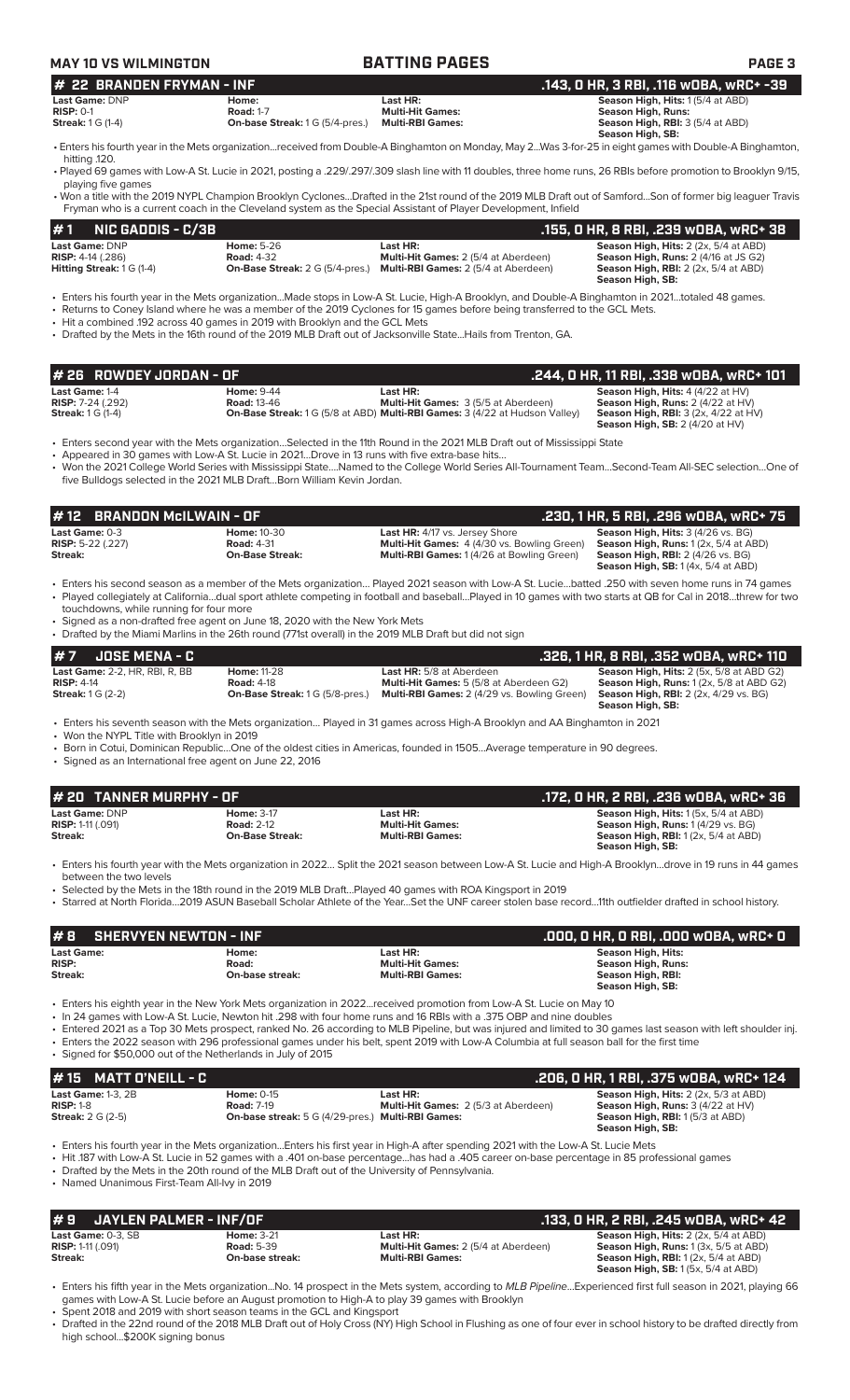| <b>MAY 10 VS WILMINGTON</b>                                                    |                                                                                                                                                                                                                                                                                 | <b>BATTING PAGES</b>                                                                                                                                                                                                                                                                                               | <b>PAGE 4</b>                                                                                                                                               |
|--------------------------------------------------------------------------------|---------------------------------------------------------------------------------------------------------------------------------------------------------------------------------------------------------------------------------------------------------------------------------|--------------------------------------------------------------------------------------------------------------------------------------------------------------------------------------------------------------------------------------------------------------------------------------------------------------------|-------------------------------------------------------------------------------------------------------------------------------------------------------------|
| <b>JOSE PEROZA - INF</b><br>#4                                                 |                                                                                                                                                                                                                                                                                 |                                                                                                                                                                                                                                                                                                                    | .187, 0 HR, 4 RBI, .216 wOBA, wRC+ 24                                                                                                                       |
| Last Game: 2-3<br><b>RISP: 5-18 (.278)</b><br><b>Streak: 1 G (2-3)</b>         | <b>Home: 6-30</b><br><b>Road: 8-45</b><br>On-base streak: 1 G (5/8-pres.)                                                                                                                                                                                                       | Last HR:<br>Multi-Hit Games: 3 (5/8 at Aberdeen)<br><b>Multi-RBI Games:</b>                                                                                                                                                                                                                                        | Season High, Hits: 2 (3x, 5/8 at ABD)<br><b>Season High, Runs:</b> 2 (2x, 5/4 at ABD)<br><b>Season High, RBI:</b> 1 (4x, 5/4 at ABD)<br>Season High, SB:    |
|                                                                                |                                                                                                                                                                                                                                                                                 | • Enters his seventh year in the Mets organizationAdvanced to Low-A St. Lucie in 2021 slashing .274/.404/.442Spent the final 38 games of the season with                                                                                                                                                           |                                                                                                                                                             |
| the Cyclones, where he hit five home runs                                      | • Part of Brooklyn's 2019 New York-Penn League Championship Team.<br>• Signed as non-drafted international free agent signing on July 2, 2016 from Venezuela.                                                                                                                   | • Ranked as the No. 19 prospect in the Mets farm system, according to Baseball America and the No. 29 prospect according to MLB Pipeline                                                                                                                                                                           |                                                                                                                                                             |
| <b>WILMER REYES - UTL</b><br>#2                                                |                                                                                                                                                                                                                                                                                 |                                                                                                                                                                                                                                                                                                                    | .234, 1 HR, 11 RBI, .271 wOBA, wRC+ 59                                                                                                                      |
| Last Game: 0-4                                                                 | Home: 15-47                                                                                                                                                                                                                                                                     | Last HR: 4/30 vs. Bowling Green                                                                                                                                                                                                                                                                                    | Season High, Hits: 3 (2x, 4/28 vs. BG)                                                                                                                      |
| <b>RISP:</b> $6-24$ (.250)<br>Streak:                                          | <b>Road: 7-47</b><br><b>On-base streak:</b> 1 G (5/8-pres.)                                                                                                                                                                                                                     | Multi-Hit Games: 5 (4/30 vs. Bowling Green)<br><b>Multi-RBI Games:</b> 3 (5/8 at ABD - G1)                                                                                                                                                                                                                         | Season High, Runs: 3 (4/30 vs. BG)<br><b>Season High, RBI: 5 (4/28 vs. BG)</b><br><b>Season High, SB:</b> 1(2x, 4/26 vs. BG)                                |
| Binghamton.                                                                    |                                                                                                                                                                                                                                                                                 | Enters his seventh year in the Mets organizationWon a New York-Penn League title with Brooklyn in 2019<br>• Reinstated to Brooklyn from rehab assignment with FCL Mets late in 2021 when SS Ronny Mauricio and OF Antoine Duplantis were promoted to Double-A                                                      |                                                                                                                                                             |
|                                                                                |                                                                                                                                                                                                                                                                                 | • Hit .323 with a .350 on-base percentage in 2019 as the top hitter on the 2019 NYPL Champion Brooklyn Cyclones                                                                                                                                                                                                    |                                                                                                                                                             |
| • 23 year old hails from Mao, Dominican Republic<br># 23 MATT RUDICK - OF      |                                                                                                                                                                                                                                                                                 |                                                                                                                                                                                                                                                                                                                    | .184, 0 HR, 1 RBI, .314 wOBA, wRC+ 85                                                                                                                       |
| Last Game: DNP                                                                 | <b>Home: 6-18</b>                                                                                                                                                                                                                                                               | Last HR:                                                                                                                                                                                                                                                                                                           | Season High, Hits: 2 (4/28 vs. BG)                                                                                                                          |
| <b>RISP: 1-10</b><br><b>Streak: 3 G (4-9)</b>                                  | <b>Road: 1-20</b>                                                                                                                                                                                                                                                               | Multi-Hit Games: 1 (4/28 vs. Bowling Green)<br>On-base streak: 3 G (4/27-pres.) Multi-RBI Games: 1 (4/28 vs. Bowling Green)                                                                                                                                                                                        | Season High, Runs: 2 (3x, 4/28 vs. BG)<br><b>Season High, RBI:</b> 1 (4/28 vs. BG)<br><b>Season High, SB:</b> $2(4/20$ at HV)                               |
| • Member of the 15u USA Baseball national team<br><b>WARREN SAUNDERS - INF</b> | • Drafted in the 13th Round in the 2021 MLB DraftStarred collegiately at San Diego State<br>• Named First-Team All-Mountain West selection in 2021 Hit .410 as a Redshirt-Junior<br>• Scripps Rach alumni include SNL cast member Kyle Mooney and PGA golfer Xander Schauffele. |                                                                                                                                                                                                                                                                                                                    |                                                                                                                                                             |
| 10<br>Last Game: 0-2, BB                                                       | Home: 7-25                                                                                                                                                                                                                                                                      | Last HR:                                                                                                                                                                                                                                                                                                           | .213, 0 HR, 2 RBI, .288 w0BA, wRC+ 69<br>Season High, Hits: 2 (3x, 5/5 at ABD)                                                                              |
| $RISP: 2-10$<br>Streak:                                                        | <b>Road: 3-19</b><br>On-base streak: 7 (4/26-pres.)                                                                                                                                                                                                                             | Multi-Hit Games: 3 (5/5 at Aberdeen)<br><b>Multi-RBI Games:</b>                                                                                                                                                                                                                                                    | Season High, Runs: 2 (4/29 vs. BG)<br><b>Season High, RBI:</b> 1 (2x, 4/30 vs. BG)<br>Season High, SB:                                                      |
|                                                                                | • Signed as an international free agent in 2018 out of Grand Bahama, Bahamas                                                                                                                                                                                                    | · Enters his fifth year in the Mets organization and third seasonPlayed his first full season in 2021 with the Low-A St. Lucie Mets and led the team in hits (84) and<br>ranked second in total bases (105) behind Top-10 Mets prospect Alex Ramirezplays outfield and all four infield positions                  |                                                                                                                                                             |
| in his final game at Yankee Stadium.                                           |                                                                                                                                                                                                                                                                                 | • Recent players from the Bahamas include Miami's Jazz Chisholm and Antoan Richardson, famous for scoring from second base on Derek Jeter's walk-off single                                                                                                                                                        |                                                                                                                                                             |
| <b>JT SCHWARTZ - INF</b><br>#3                                                 |                                                                                                                                                                                                                                                                                 |                                                                                                                                                                                                                                                                                                                    | .210, 1 HR, 5 RBI, .328 wOBA, wRC+ 94                                                                                                                       |
| Last Game: 0-3<br><b>RISP:</b> 5-21 (.238)<br>Streak:                          | <b>Home: 10-34</b><br><b>Road: 7-47</b><br>On-base streak:                                                                                                                                                                                                                      | <b>Last HR:</b> 4/12 vs. Jersey Shore<br>Multi-Hit Games: 5 (4/26 vs. Bowling Green)<br>Multi-RBI Games: 2 (4/20 at Hudson Valley)                                                                                                                                                                                 | <b>Season High, Hits:</b> $3(4/12 \text{ vs. JS})$<br>Season High, Runs: 3 (4/26 vs. BG)<br><b>Season High, RBI:</b> 2 (2x, 4/20 at HV)<br>Season High, SB: |
| the seventh highest in single-season UCLA history                              | two stealsMLB Pipeline ranks Schwartz as the number 19 overall prospect in the Mets organization.<br>• His UCLA teammate Kevin Kendall was also drafted by the Mets in 2021                                                                                                     | · Enters his second year in the Mets organizationSaw first professional action in 2021 with Low-A St. LucieAppeared in 25 games with an OBP of .320 and<br>• Drafted in the fourth round by the Mets in 2021 out UCLAwas named an All-American and won the Pac-12 batting title as a sophomoreHis .396 average was |                                                                                                                                                             |
|                                                                                |                                                                                                                                                                                                                                                                                 |                                                                                                                                                                                                                                                                                                                    |                                                                                                                                                             |
|                                                                                |                                                                                                                                                                                                                                                                                 |                                                                                                                                                                                                                                                                                                                    |                                                                                                                                                             |
|                                                                                |                                                                                                                                                                                                                                                                                 |                                                                                                                                                                                                                                                                                                                    |                                                                                                                                                             |
|                                                                                |                                                                                                                                                                                                                                                                                 |                                                                                                                                                                                                                                                                                                                    |                                                                                                                                                             |
|                                                                                |                                                                                                                                                                                                                                                                                 |                                                                                                                                                                                                                                                                                                                    |                                                                                                                                                             |
|                                                                                |                                                                                                                                                                                                                                                                                 |                                                                                                                                                                                                                                                                                                                    |                                                                                                                                                             |

|                                             | <b>Recent Home Run Chart</b> |                                   |           |              |          |  |  |
|---------------------------------------------|------------------------------|-----------------------------------|-----------|--------------|----------|--|--|
| Date                                        | Player                       | <b>Opponent</b>                   | Exit Velo | Launch Angle | Distance |  |  |
| 4/12                                        | JT Schwartz                  | vs. Jersey Shore                  | $103$ mph | 23           | 365 ft.  |  |  |
|                                             | $4/16$ G2 Joe Suozzi         | vs. Jersey Shore                  |           |              |          |  |  |
| $\begin{array}{c} 4/17 \\ 4/30 \end{array}$ |                              | Brandon McIlwain vs. Jersey Shore |           |              |          |  |  |
|                                             |                              | Wilmer Reyes vs. Bowling Green    |           |              |          |  |  |
| $5/8$ G2                                    | Jose Mena                    | at Aberdeen                       |           |              |          |  |  |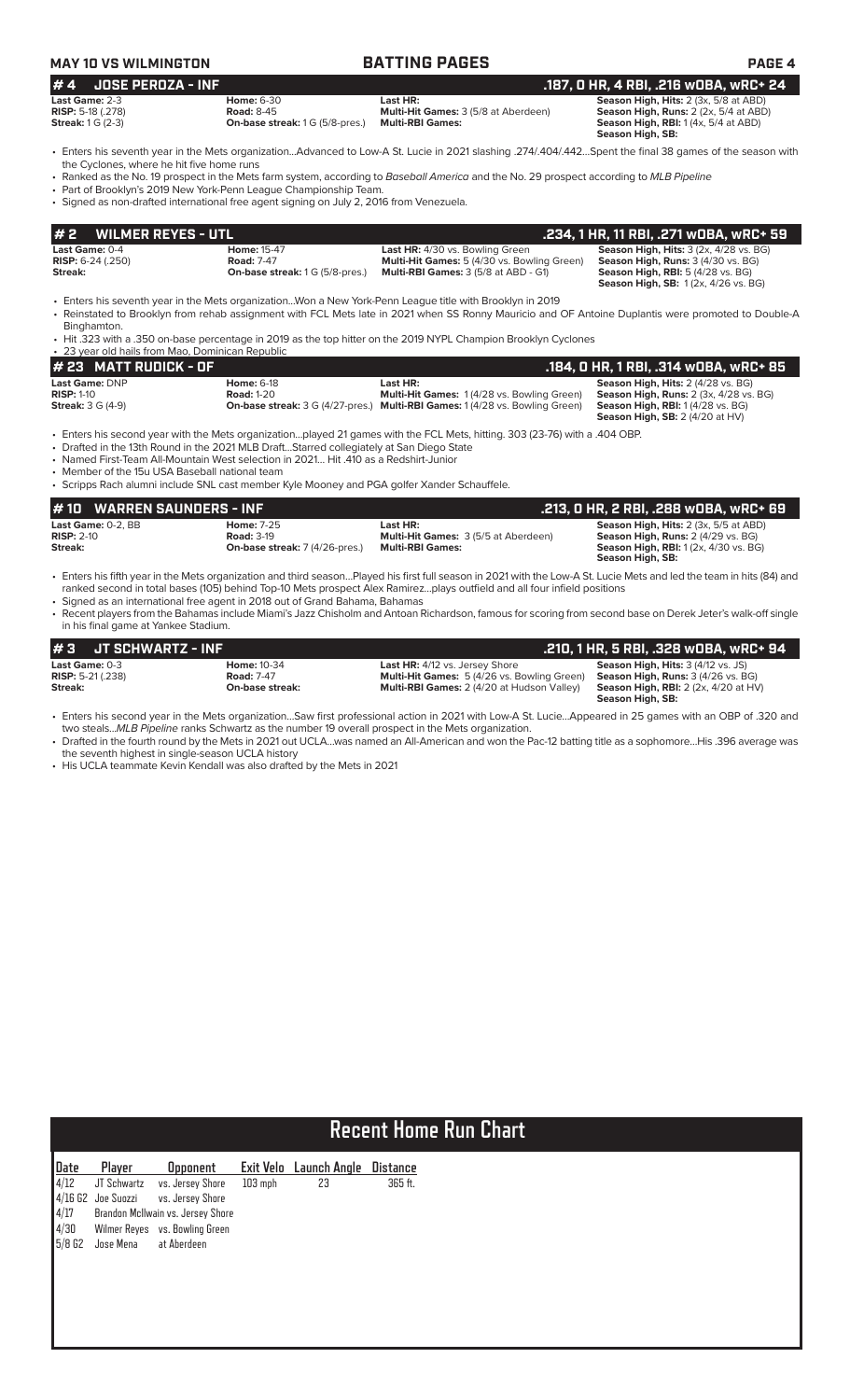|--|--|

| <b>MAY 10 VS WILMINGTON</b>                                                                                                                                                                                                                                                                                                                        | <b>BULLPEN PAGE</b>                                        |                                       |                                                                                                                                                                                                                                                                    | <b>PAGE 5</b>                                                                                                                                                                                            |
|----------------------------------------------------------------------------------------------------------------------------------------------------------------------------------------------------------------------------------------------------------------------------------------------------------------------------------------------------|------------------------------------------------------------|---------------------------------------|--------------------------------------------------------------------------------------------------------------------------------------------------------------------------------------------------------------------------------------------------------------------|----------------------------------------------------------------------------------------------------------------------------------------------------------------------------------------------------------|
| #18<br><b>NOLAN CLENNEY - RHP</b>                                                                                                                                                                                                                                                                                                                  | 20.8 K%, 9.4 BB%, 6.00 ERA, 6 G                            |                                       | <b>LAST FIVE APPEARANCES</b>                                                                                                                                                                                                                                       |                                                                                                                                                                                                          |
| Last App: $5/3$ @ ABD<br>Last Loss: 5/3 @ ABD<br>Leadoff: 1-7                                                                                                                                                                                                                                                                                      | SV/OP (Last):                                              | Holds:                                | <b>NOLAN CLENNEY</b><br>OPP<br><b>DEC</b><br>IP<br>R<br>DATE<br>H                                                                                                                                                                                                  | K<br><b>HR</b><br>ER<br><b>BB</b>                                                                                                                                                                        |
| - Enters his second year in the Mets organizationReceived from Low-A St. Lucie on September 7<br>· Signed to a minor league deal on June 28, 2021Made 13 relief apps for Low-A St. Lucie<br>• Pitched with Gary in 2021 and with Utica in 2019 and 2020 in independent baseball<br>• 25 year old hails from Northville, Michigan Attended NC State |                                                            |                                       | $\overline{2}$<br>W, BS<br>1.0<br>2<br>4/16<br>JS (G1)<br>4/19<br>@HV<br>3.0<br>$\mathbf{1}$<br>$\mathbf{1}$<br>L<br>4/24<br>1.2<br>@HV<br>$\mathbf{1}$<br>$\mathbf{1}$<br>$\mathbf{1}$<br>$\mathbf{1}$<br>4/28<br>BG<br>2.2<br>3<br>3<br>5/3<br>@ABD<br>L, BS 2.2 | $\overline{2}$<br>0<br>$\circ$<br>$\mathbf{1}$<br>$\circ$<br>1<br>3<br>$\mathbf{1}$<br>$\circ$<br>$\mathbf{1}$<br>$\mathbf{1}$<br>1<br>$\mathsf O$<br>1<br>1<br>2<br>3<br>$\overline{2}$<br>$\circ$<br>4 |
| #36<br><b>JUSTIN COURTNEY - RHP</b>                                                                                                                                                                                                                                                                                                                | 28.3 K%, 13.0 BB%, 2.61 ERA, 5 G                           |                                       | <b>JUSTIN COURTNEY</b>                                                                                                                                                                                                                                             |                                                                                                                                                                                                          |
| Last App: 5/8 @ ABD G1 Last Loss:<br>Leadoff: 1-7                                                                                                                                                                                                                                                                                                  | <b>SV/OP (Last):</b> 2/2 4/15 vs JS                        | Holds:                                | OPP<br>IP<br>R<br>DATE<br>DEC<br>H<br>4/15<br>SV<br>2.0<br>0<br>$\circ$<br>JS                                                                                                                                                                                      | K<br>ER<br><b>BB</b><br><b>HR</b><br>$\circ$<br>$\circ$<br>3<br>$\circ$                                                                                                                                  |
| • Enters first season with the Mets organizationSigned on September 10, 2021<br>. Began career with the Angels organization Pitched 43.0 IP across Rokand Low-A Inland Empire<br>66ers in 2021                                                                                                                                                     |                                                            |                                       | 2<br>$\mathbf{1}$<br>4/20<br>@HV<br>W<br>1.1<br>4/24<br>@HV<br>$\mathbf{1}$<br>$\circ$<br>1.1<br>$\overline{2}$<br>$\circ$<br>2.0<br>4/30<br><b>BG</b><br>W<br>1.2<br>2<br>$\mathbf{1}$<br>5/8 @ABD (G2)                                                           | 2<br>$\overline{2}$<br>$\mathbf{1}$<br>$\circ$<br>$\circ$<br>0<br>2<br>$\circ$<br>$\circ$<br>$\circ$<br>$\circ$<br>3<br>$\overline{2}$<br>$\Omega$<br>$\circ$<br>$\mathbf{1}$                            |
| • Played collegiately at MaineNamed Louisville Slugger Freshman All-American                                                                                                                                                                                                                                                                       |                                                            |                                       | <b>BRENDAN HARDY</b><br>IP<br>DATE<br>OPP<br>DEC<br>Н<br>R                                                                                                                                                                                                         | Κ<br>ER<br>BB<br>HR                                                                                                                                                                                      |
| # 21<br><b>BRENDAN HARDY - RHP</b><br>Last App: $5/5 @$ ABD<br><b>Last Loss:</b><br>Leadoff:                                                                                                                                                                                                                                                       | SV/OP (Last):                                              | 50 K%, 0 BB%, 0.00 ERA, 1 G<br>Holds: | @ JUP<br>1.1<br>2<br>4/19*<br>$\mathbf{1}$<br>$4/23*$<br>@ JUP<br><b>SV</b><br>1.0<br>0<br>$\circ$<br>2.0<br>$\circ$<br>$\circ$<br>$4/28*$<br>DBT                                                                                                                  | 2<br>3<br>1<br>$\mathbf{1}$<br>$\circ$<br>$\circ$<br>2<br>$\circ$<br>$\circ$<br>$\Omega$<br>$\circ$<br>3                                                                                                 |
| · Enters his fifth year in the Mets organizationDrafted 31st round, 2018 Gulfport High School (MS)<br>• Promoted from Low-A St. Lucie to Brooklyn on May 2, striking out 17 with four walks 8 1/3 IP                                                                                                                                               |                                                            |                                       | $5/1*$<br><b>DBT</b><br>1.0<br>$\circ$<br>$\circ$<br>@ABD<br>1.1<br>О<br>$\mathbf o$<br>5/5<br>*Appearance with Low-A St. Lucie                                                                                                                                    | $\circ$<br>$\circ$<br>$\mathbf 0$<br>$\mathbf{1}$<br>$\Omega$<br>O<br>$\overline{2}$<br>0                                                                                                                |
| • Spent 2021 with the GCL Mets (13 appearances) and Low-A St. Lucie (11 appearances)<br>• Pitched with GCL Mets in 2018 and Kingsport Mets in 2019 over first two years in pro ball                                                                                                                                                                |                                                            |                                       | <b>COLBY MORRIS</b>                                                                                                                                                                                                                                                |                                                                                                                                                                                                          |
|                                                                                                                                                                                                                                                                                                                                                    |                                                            |                                       | OPP<br><b>DEC</b><br>IP<br>DATE<br>Н<br>R<br>JS<br>2.0<br>$\circ$<br>4/13<br>$\mathbf{1}$                                                                                                                                                                          | К<br>ER<br>BB<br><b>HR</b><br>3<br>$\circ$<br>2<br>$\circ$                                                                                                                                               |
| #38<br><b>COLBY MORRIS - RHP</b><br>Last App: $5/3$ @ ABD<br>Last Loss:<br>Leadoff: 0-4                                                                                                                                                                                                                                                            | 26.5 K%, 20.6 BB%, 2.25 ERA, 6 G<br>SV/OP (Last):          | Holds:                                | 2<br>4/19<br>@HV<br>$\mathbf{1}$<br>2.0<br>4/23<br>@ HV<br>1.0<br>$\circ$<br>$\circ$<br>4/28<br>$\mathbf{1}$<br>BG<br>1.0<br>$\mathbf{1}$                                                                                                                          | $\overline{2}$<br>$\mathbf{1}$<br>2<br>$\circ$<br>$\circ$<br>$\Omega$<br>$\mathbf{1}$<br>$\circ$<br>$\overline{2}$<br>$\circ$<br>$\mathbf{1}$<br>$\mathbf{1}$                                            |
| • Enters his second season with the Mets organizationSigned by the club on March 19, 2021<br>-Pitched in 31 G across Low-A St. Lucie & High-A Brooklyn in 2021struck out 65 batters in 55.1 IP<br>. Played collegiately at Division III Middlebury CollegePlayed two seasons of Independent base-                                                  |                                                            |                                       | 5/3<br>0.1<br>$\circ$<br>$\Omega$<br>@ABD<br><b>HUNTER PARSONS</b>                                                                                                                                                                                                 | $\Omega$<br>$\mathbf{1}$<br>$\Omega$<br>$\circ$                                                                                                                                                          |
| ball with the Gary SouthShore Railcats, Milwaukee Milkmen, and Chicago Deep Dish                                                                                                                                                                                                                                                                   |                                                            |                                       | OPP<br>IP<br>R<br>DATE<br><b>DEC</b><br>н                                                                                                                                                                                                                          | Κ<br>ER<br>BB<br><b>HR</b><br>3                                                                                                                                                                          |
| #17<br><b>HUNTER PARSONS - RHP</b><br>Last App: 5/8 @ ABD, G2<br><b>Last Loss:</b><br>Leadoff: 1-5                                                                                                                                                                                                                                                 | 36.1 K%, 2.8 BB%, 0.00 ERA, 6 G<br>SV/OP (Last):           | Holds: 1                              | 2<br>4/17<br>JS<br>H<br>2.0<br>0<br>4/23<br>@ HV<br>O<br>1.1<br>$\mathbf{1}$<br>$\overline{2}$<br>4/27<br><b>BG</b><br>0.2<br>$\circ$<br><b>BG</b><br>$\mathbf 0$<br>$\circ$<br>5/1<br>2.0                                                                         | $\circ$<br>$\circ$<br>$\circ$<br>0<br>0<br>2<br>$\circ$<br>$\circ$<br>$\circ$<br>$\circ$<br>$\mathbf{1}$<br>$\circ$<br>$\circ$<br>2<br>$\circ$                                                           |
| . Enters his fourth year in the Mets org. Pitched with Low-A St. Lucie and High-A Brooklyn in 2021                                                                                                                                                                                                                                                 |                                                            |                                       | 2<br>$\circ$<br>5/8 @ABD (G2)<br>1.0                                                                                                                                                                                                                               | $\Omega$<br>$\circ$<br>$\Omega$<br>$\Omega$                                                                                                                                                              |
| Drafted in the 19th round by the Mets in 2019Third-team All-Big Ten selection<br>Drafted out of Parkside High School by Cleveland (40th round) in 2015 but did not sign                                                                                                                                                                            |                                                            |                                       | <b>EVY RUIBAL</b><br>DATE<br>OPP<br>DEC<br>IP<br>R<br>Н                                                                                                                                                                                                            | Κ<br>ER<br>BB<br><b>HR</b>                                                                                                                                                                               |
|                                                                                                                                                                                                                                                                                                                                                    |                                                            |                                       | $\circ$<br>4/21<br>@HV<br>0.2<br>0<br>$\circ$<br>4/23<br>@ HV<br>2.0<br>$\overline{1}$                                                                                                                                                                             | $\circ$<br>2<br>0<br>0<br>$\circ$<br>$\circ$<br>2<br>$\circ$                                                                                                                                             |
| # 50<br><b>EVY RUIBAL - RHP</b><br>Last App: $5/8$ @ ABD, G2<br><b>Last Loss:</b><br>Leadoff: 1-4                                                                                                                                                                                                                                                  | 28.6 K%, 8.6 BB%, 5.40 ERA, 8 G<br>SV/OP (Last):<br>Holds: |                                       | 3<br>4/28<br>BG<br>0.1<br>3<br>5/1<br>BG<br>2.0<br>$\overline{1}$<br>0<br>5/8 @ABD (G2)<br>1.0<br>$\overline{1}$<br>1                                                                                                                                              | 3<br>3<br>0<br>2<br>0<br>0<br>0<br>0<br>1<br>0<br>$\mathbf{1}$                                                                                                                                           |
| • Signed to a minor league deal on June 27, 2021 from the Florence Y'alls (Frontier League)                                                                                                                                                                                                                                                        |                                                            |                                       | <b>REYSON SANTOS</b>                                                                                                                                                                                                                                               |                                                                                                                                                                                                          |
| • Pitched in the Dodgers system from 2015-2018, reaching High-A Rancho Cucamonga<br>• Drafted by the Dodgers in the 16th round of the 2017 MLB Draft from Notre Dame                                                                                                                                                                               |                                                            |                                       | DATE<br>OPP<br>DEC<br>IP<br>H<br>R<br>4/16<br>JS G <sub>2</sub><br>2.0<br>2<br>0                                                                                                                                                                                   | BB<br>К<br>ER<br>HR<br>2<br>0<br>2<br>0                                                                                                                                                                  |
| • From Milburn, New Jersey, attending Milburn High School                                                                                                                                                                                                                                                                                          |                                                            |                                       | 4/20<br>@HV<br>SV<br>2.0<br>0<br>$\mathbf{1}$                                                                                                                                                                                                                      | 1<br>2<br>2<br>0                                                                                                                                                                                         |
| #34<br><b>REYSON SANTOS - RHP</b><br>Last App: $5/5 @$ ABD<br><b>Last Loss:</b>                                                                                                                                                                                                                                                                    | 18.2 K%, 18.2 BB%, 4.00 ERA, 7 G<br>SV/OP (Last):          | Holds:                                | 4/26<br>BG<br>1.0<br>2<br>1<br>4/29<br>0<br>$\mathsf O$<br>H<br>0.1<br>BG<br>2<br>5/5<br>@ABD<br>1.2<br>2                                                                                                                                                          | $\circ$<br>1<br>$\mathbf{1}$<br>0<br>0<br>$\mathsf O$<br>0<br>0<br>$\overline{2}$<br>3<br>1<br>$\mathbf{1}$                                                                                              |
|                                                                                                                                                                                                                                                                                                                                                    |                                                            |                                       | <b>SAMMY TAVAREZ</b><br>IP<br>OPP<br>DEC<br><u>н</u><br>$\mathbb{R}$<br>DATE                                                                                                                                                                                       | Κ<br>HR<br>ER BB                                                                                                                                                                                         |
| Leadoff: 1-6                                                                                                                                                                                                                                                                                                                                       |                                                            |                                       |                                                                                                                                                                                                                                                                    |                                                                                                                                                                                                          |
| • Enters his fourth year in the Mets organization<br>- Began the 2021 season with Low-A St. Luciewhere he struck out 44 batters in 35.1 inningsPro-<br>moted to High-A Brooklyn making three appearances in 2021<br>• His native Bani is home to several former MLB players, including Manny, Willy, and Erick Aybar.                              |                                                            |                                       | 4/16<br>JS G <sub>2</sub><br>SV<br>1.0<br>0<br>0<br>4/22<br>@ HV<br>0.1<br>0<br>0<br>$\mathsf O$<br>$\circ$<br>4/26<br>ΒG<br>2.0<br>5/1<br>ΒG<br>0.2<br>$\mathbf{1}$<br>$\overline{1}$                                                                             | 0<br>2<br>$\mathbf{1}$<br>0<br>0<br>$\mathbf{1}$<br>1<br>0<br>0<br>2<br>4<br>0<br>$\circ$<br>1<br>$\mathbf{1}$<br>2                                                                                      |

• Signed by the Yankees as a free agent on January 17, 2018

• Hails from Santo, Domingo, Dominican Republic.

| 4/20        | @HV                              | W          | 1.1                   | $\overline{2}$      | 1             | 1              | $\overline{2}$ | 2                       | $\mathbf 0$ |
|-------------|----------------------------------|------------|-----------------------|---------------------|---------------|----------------|----------------|-------------------------|-------------|
| 4/24        | @HV                              |            | 1.1                   | 1                   | 0             | 0              | 0              | $\overline{2}$          | 0           |
| 4/30        | BG                               | W          | 2.0                   | $\overline{2}$      | $\Omega$      | $\Omega$       | 0              | 3                       | 0           |
|             | 5/8 @ABD (G2)                    |            | 1.2                   | $\overline{2}$      | 1             | 1              | $\overline{2}$ | $\Omega$                | O           |
|             |                                  |            | <b>BRENDAN HARDY</b>  |                     |               |                |                |                         |             |
| DATE        | OPP                              | <b>DEC</b> | IP                    | Н                   | R             | ER             | BB             | Κ                       | <b>HR</b>   |
| $4/19*$     | @ JUP                            |            | 1.1                   | $\overline{2}$      | 1             | 1              | $\overline{2}$ | 3                       | 1           |
| $4/23*$     | @ JUP                            | SV         | 1.0                   | $\circ$             | $\mathbf 0$   | $\overline{O}$ | 0              | $\overline{2}$          | 0           |
| $4/28*$     | <b>DBT</b>                       |            | 2.0                   | $\Omega$            | $\Omega$      | O              | 0              | 3                       | 0           |
| $5/1*$      | <b>DBT</b>                       |            | 1.0                   | $\Omega$            | 0             | O              | 0              | 1                       | 0           |
| 5/5         | @ABD                             |            | 1.1                   | O                   | O             | 0              | O              | $\overline{\mathbf{2}}$ | 0           |
|             | *Appearance with Low-A St. Lucie |            |                       |                     |               |                |                |                         |             |
|             |                                  |            | <b>COLBY MORRIS</b>   |                     |               |                |                |                         |             |
| <b>DATE</b> | OPP                              | <b>DEC</b> | IP                    | Н                   | R             | ER             | <b>BB</b>      | K                       | <b>HR</b>   |
| 4/13        | <b>JS</b>                        |            | 2.0                   | 1                   | $\Omega$      | 0              | $\overline{2}$ | 3                       | $\circ$     |
| 4/19        | @HV                              |            | 2.0                   | 2                   | 1             | 1              | $\overline{2}$ | $\overline{2}$          | 0           |
| 4/23        | @ HV                             |            | 1.0                   | O                   | $\Omega$      | $\Omega$       | $\mathbf 0$    | 1                       | 0           |
| 4/28        | <b>BG</b>                        |            | 1.0                   | 1                   | 1             | 1              | 2              | 1                       | 0           |
| 5/3         | @ABD                             |            | 0.1                   | $\Omega$            | $\Omega$      | $\Omega$       | $\mathbf{1}$   | $\Omega$                | $\Omega$    |
|             |                                  |            |                       |                     |               |                |                |                         |             |
|             |                                  |            | <b>HUNTER PARSONS</b> |                     |               |                |                |                         |             |
| <b>DATE</b> | OPP                              | <b>DEC</b> | IP                    | Н                   | R             | ER             | <b>BB</b>      | Κ                       | HR          |
| 4/17        | <b>JS</b>                        | Н          | 2.0<br>1.1            | $\overline{2}$<br>1 | O<br>$\Omega$ | 0<br>0         | 0              | 3                       | 0           |
| 4/23        | @ HV                             |            |                       |                     |               |                | 0              | $\overline{2}$<br>1     | 0           |
| 4/27        | <b>BG</b>                        |            | 0.2                   | $\overline{2}$      | O             | $\Omega$       | 0              |                         | 0           |
| 5/1         | <b>BG</b>                        |            | 2.0                   | $\Omega$            | O             | 0              | 0              | $\overline{2}$          | 0           |
| 5/8         | @ABD (G2)                        |            | 1.0                   | $\overline{2}$      | O             | 0              | $\Omega$       | $\mathbf 0$             | 0           |
|             |                                  |            | <b>EVY RUIBAL</b>     |                     |               |                |                |                         |             |
| <b>DATE</b> | OPP                              | <b>DEC</b> | IP                    | Н                   | R             | ER             | BB             | Κ                       | <b>HR</b>   |
| 4/21        | @HV                              |            | 0.2                   | $\Omega$            | $\Omega$      | 0              | 0              | $\overline{2}$          | 0           |
| 4/23        | @ HV                             |            | 2.0                   | 1                   | 0             | 0              | 0              | $\overline{2}$          | 0           |
| 4/28        | <b>BG</b>                        |            | 0.1                   | 3                   | 3             | 3              | 3              | $\mathbf{1}$            | 0           |

| <b>REYSON SANTOS</b> |           |            |            |               |   |               |               |               |          |
|----------------------|-----------|------------|------------|---------------|---|---------------|---------------|---------------|----------|
| DATE                 | OPP       | <b>DEC</b> | IP         | н             | R | <b>ER</b>     | ВB            | K             | HR.      |
| 4/16                 | JS G2     |            | 2.0        | 2             | O | O             | 2             | $\mathcal{P}$ | Ο        |
| 4/20                 | @HV       | SV         | 2.0        | Ο             |   |               | $\mathcal{P}$ | $\mathcal{P}$ | Ο        |
| 4/26                 | <b>BG</b> |            | 1.0        | 2             |   | 1             | 1             | O             | $\Omega$ |
| 4/29                 | <b>BG</b> | н          | $\Omega$ 1 | O             | O | O             | O             | O             | Ο        |
| 5/5                  | @ABD      |            | 1.2        | $\mathcal{P}$ | 2 | $\mathcal{P}$ | 3             |               | 1        |
| <b>SAMMY TAVAREZ</b> |           |            |            |               |   |               |               |               |          |

| SAMMIT IAVAREZ |                   |  |               |              |          |          |                |                |              |
|----------------|-------------------|--|---------------|--------------|----------|----------|----------------|----------------|--------------|
| DATE OPP       |                   |  | DEC IP H R ER |              |          |          | BB.            | K              | HR           |
| 4/16           | JSG2 SV 1.0 0 0 0 |  |               |              |          |          | $\mathcal{L}$  |                | O.           |
| 4/22           | @ HV              |  | $\Omega$ 1    | $\Omega$     | $\Omega$ | $\Omega$ | $\overline{1}$ |                | $\Omega$     |
| 4/26           | BG.               |  | 2 O           | $\Omega$     | $\Omega$ | $\Omega$ | $\mathcal{L}$  | $\overline{4}$ |              |
| 5/1            | <b>BG</b>         |  | 0.2           |              | $\sim$ 1 |          | $1 \quad 1$    | $\overline{2}$ | <sup>o</sup> |
|                | 5/8 @ABD (G2)     |  | 11            | <sup>n</sup> | $\Omega$ | $\Omega$ | $\overline{1}$ | 1              | <sup>n</sup> |

|               |                                              | <b>Number of Pitches Thrown</b> |  |  |  |  |  |  |
|---------------|----------------------------------------------|---------------------------------|--|--|--|--|--|--|
| Pitcher       | Days Rest 5/10 5/11 5/12 5/13 5/14 5/15 5/16 |                                 |  |  |  |  |  |  |
| Clenney       |                                              |                                 |  |  |  |  |  |  |
| Courtney      |                                              |                                 |  |  |  |  |  |  |
| Hardy         | フ                                            |                                 |  |  |  |  |  |  |
| <b>Morris</b> |                                              |                                 |  |  |  |  |  |  |
| Parsons       |                                              |                                 |  |  |  |  |  |  |
| Ruibal        |                                              |                                 |  |  |  |  |  |  |
| Santos, Rey.  | 5                                            |                                 |  |  |  |  |  |  |
| Tavarez       |                                              |                                 |  |  |  |  |  |  |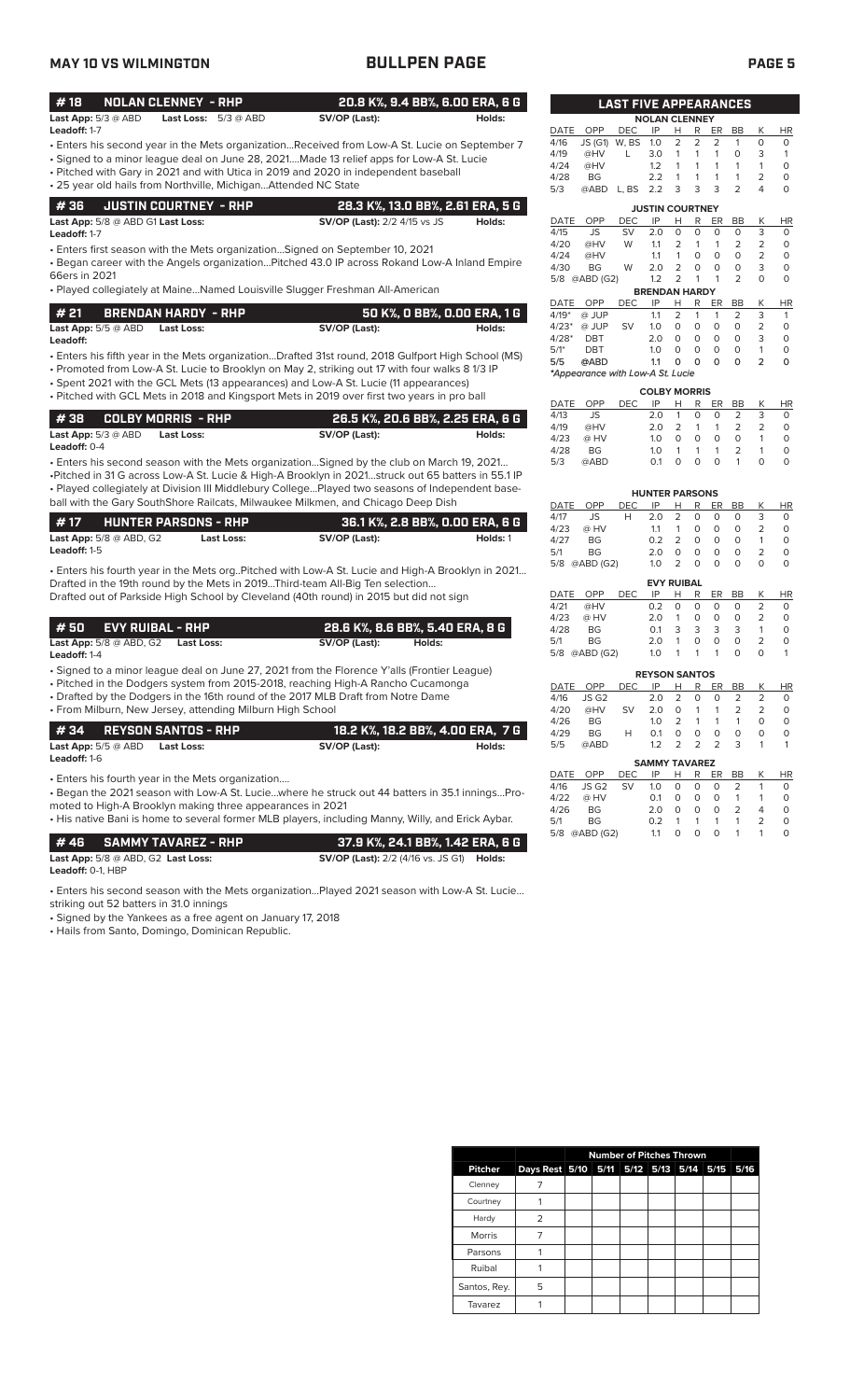## **MAY 10 VS WILMINGTON HIGH/LOW & CHARTS PAGE 6**

|                         | INDIVIDUAL BATTING HIGHS                                                   |
|-------------------------|----------------------------------------------------------------------------|
|                         |                                                                            |
|                         |                                                                            |
|                         |                                                                            |
|                         |                                                                            |
|                         | Most Doubles, Game 2 (3x, Warren Saunders, 4/29 vs. Bowling Green)         |
|                         |                                                                            |
|                         |                                                                            |
|                         |                                                                            |
|                         |                                                                            |
|                         |                                                                            |
|                         |                                                                            |
|                         |                                                                            |
|                         |                                                                            |
|                         |                                                                            |
|                         |                                                                            |
|                         | Most Extra-Base Hits, Game 2 (4x, Warren Saunders, 4/29 vs. Bowling Green) |
|                         |                                                                            |
|                         |                                                                            |
|                         | <b>TEAM BATTING HIGHS</b>                                                  |
|                         |                                                                            |
|                         |                                                                            |
|                         |                                                                            |
|                         |                                                                            |
|                         |                                                                            |
|                         |                                                                            |
|                         |                                                                            |
|                         |                                                                            |
|                         |                                                                            |
|                         | Home Runs, Consecutive Games2 games (4/16 vs. JS G2 -4/17 vs Jersey Shore) |
|                         |                                                                            |
|                         |                                                                            |
|                         |                                                                            |
|                         |                                                                            |
|                         |                                                                            |
|                         |                                                                            |
| Most Stolen Bases, Game | 6 (4/20 @Hudson Valley)                                                    |

**FIELDING**

Most Errors, Team, Game......................................................... 2 (4x, 4/28 vs. Bowling Green) Most Errors, Individual, Game........................................1 (20x, Peroza 5/8 @ Aberdeen G2) Most Double Plays Turned, Nine-Inning Game............................ 3 (4/19 @ Hudson Valley) Consecutive Errorless Games, Team..................................... 3(4/29-5/1 vs. Bowling Green)

### **STARTERS BY POSITION**

**C-** O'Neill (9), Gaddis (7), Mena (9)

- **1B-** Schwartz (22), Saunders (2, Suozzi (1)
- **2B-** Young (3), Peroza (7), Reyes (2), Saunders (10), Fryman (2)
- **3B-** Peroza (11), Gaddis (7), Saunders (3), Palmer (4)
- **SS-** Reyes (22), Young (2), Peroza (1)
- **LF-** Rudick (6), Jordan (14), Murphy (5)
- **CF-** Palmer (14), Jordan (6), Rudick (5)

**RF-** McIlwain (16), Suozzi (7), Murphy (2)

**DH-** Suozzi (3), Jordan (4), Schwartz (2), Rudick (2), Gaddis (3) Peroza (1), O'Neill (4), Palmer (1), Mena (4), Murphy (1)

### **STARTERS BY BATTING ORDER**

**1st -** Jordan (18), Rudick (4), Murphy (4)

**2nd -** Reyes (17), Jordan (5), Peroza (1) Gaddis (2). O'Neil (1)

**3rd -** Schwartz (17), Young (5), Reyes (3), O'Neil (1)

**4th-** McIlwain (10), Peroza (8), Gaddis (3), Mena (2), Schwartz (3)

**5th-** Schwartz (5), Gaddis (5), Suozzi (3), Peroza (2), McIlwain (2), Mena (7), O'Neil (2)

**6th-** Palmer (9), Saunders (3), Mena (1), Peroza (4), O'Neill (1), McIlwain (1), Reyes (3), Gaddis (3), Suozzi (1)

**7th-** Palmer (5), Gaddis (3), McIlwain (3) Suozzi (2), Saunders (2), Rudick (2), Mena (1), Peroza (6), Reyes (1), O'Neil (1)

**8th-** Saunders (6), O'Neill (3), Suozzi (3), Gaddis (2), Rudick (2), McIlwain (1), Reyes (1), Peroza (1), Palmer (6), Fryman (1)

**9th-** Rudick (6), Murphy (3), Jordan (2), Mena (2), O'Neill (4), Suozzi (3), Saunders (4), Fryman (1)

|             | <b>CATCHERS STEALING</b> |     |            |      | <b>MULTI-RUN INNINGS</b> |               |
|-------------|--------------------------|-----|------------|------|--------------------------|---------------|
| <b>Name</b> | СS                       | АТТ | <b>PCT</b> | Runs | Times                    | Last          |
| Gaddis      |                          | 18  | 11%        |      | 15                       | $4/30$ vs. BG |
| Mena        | 5                        | 30  | 17%        |      | 3                        | $5/3$ @ABD    |
| O'Neill     |                          | 26  | 15%        |      |                          | $5/3$ @ABD    |

|                  |      | 2  | я | 4  | Я  | 6               | $\mathbf{v}$ | 8  | 9 | 10+ | <b>TOTALS</b> |
|------------------|------|----|---|----|----|-----------------|--------------|----|---|-----|---------------|
| <b>OPPONENTS</b> | ∥ 13 | 15 | 6 | 16 | 4  |                 | 9            | 5  | 2 |     | 82            |
| <b>BKLYN</b>     | 9    | 9  |   | 6  | 12 | 12 <sub>2</sub> | 6            | 11 |   |     | 76            |

| INDIVIDUAL PITCHING HIGHS                                                                                                                                    |  |
|--------------------------------------------------------------------------------------------------------------------------------------------------------------|--|
| Most Runs Allowed, Game4 (3x, Junior Santos, 4/27 vs. Bowling Green)                                                                                         |  |
|                                                                                                                                                              |  |
|                                                                                                                                                              |  |
|                                                                                                                                                              |  |
| Most Strikeouts, Game, Reliever 8 (2x, Oscar Rojas, 4/22 at Hudson Valley)                                                                                   |  |
|                                                                                                                                                              |  |
|                                                                                                                                                              |  |
|                                                                                                                                                              |  |
|                                                                                                                                                              |  |
| Most Innings Pitched, Reliever 5.0 (2x, Jesus Vargas 4/27 vs. Bowling Green)<br>Most Consecutive Scoreless Inn., Reliever  5.2 (Hunter Parsons, 4/9-present) |  |

| <b>TEAM PITCHING HIGHS</b> |  |  |  |  |  |
|----------------------------|--|--|--|--|--|
|                            |  |  |  |  |  |
|                            |  |  |  |  |  |
|                            |  |  |  |  |  |
|                            |  |  |  |  |  |
|                            |  |  |  |  |  |
|                            |  |  |  |  |  |
|                            |  |  |  |  |  |
|                            |  |  |  |  |  |
|                            |  |  |  |  |  |
|                            |  |  |  |  |  |
|                            |  |  |  |  |  |
|                            |  |  |  |  |  |
|                            |  |  |  |  |  |
|                            |  |  |  |  |  |
|                            |  |  |  |  |  |
|                            |  |  |  |  |  |

| <b>TEAM MISCELLANEOUS</b>   |         |                                                                              |       |  |  |  |  |
|-----------------------------|---------|------------------------------------------------------------------------------|-------|--|--|--|--|
|                             |         | Longest Game, Time, Nine-Inning Game 3:07 (4/22 at Hudson Valley)            |       |  |  |  |  |
|                             |         |                                                                              |       |  |  |  |  |
|                             |         |                                                                              |       |  |  |  |  |
|                             |         |                                                                              |       |  |  |  |  |
|                             |         |                                                                              |       |  |  |  |  |
|                             |         |                                                                              |       |  |  |  |  |
|                             |         |                                                                              |       |  |  |  |  |
|                             |         |                                                                              |       |  |  |  |  |
|                             |         | Coldest Gametime Temp. 47 degrees (2x, 4/19 @ Hudson Valley, Wilmington 4/8) |       |  |  |  |  |
|                             |         |                                                                              |       |  |  |  |  |
|                             |         |                                                                              |       |  |  |  |  |
|                             |         |                                                                              |       |  |  |  |  |
|                             |         |                                                                              |       |  |  |  |  |
| OUTFIELD ASSISTS (O)        |         | <b>RECORD BREAKDOWN</b>                                                      |       |  |  |  |  |
| <b>NAME</b><br><b>TOTAL</b> | (LAST)  |                                                                              |       |  |  |  |  |
|                             |         |                                                                              |       |  |  |  |  |
|                             |         |                                                                              |       |  |  |  |  |
|                             |         |                                                                              |       |  |  |  |  |
|                             |         |                                                                              |       |  |  |  |  |
|                             |         |                                                                              |       |  |  |  |  |
|                             |         |                                                                              |       |  |  |  |  |
|                             |         |                                                                              |       |  |  |  |  |
|                             |         |                                                                              |       |  |  |  |  |
|                             |         |                                                                              |       |  |  |  |  |
| UNIFORM RECORDS             |         |                                                                              |       |  |  |  |  |
|                             |         |                                                                              |       |  |  |  |  |
| <b>Home White</b>           | $6 - 4$ |                                                                              |       |  |  |  |  |
| <b>Road Gray</b>            | $4 - 9$ |                                                                              |       |  |  |  |  |
|                             |         |                                                                              |       |  |  |  |  |
| <b>White Throwback</b>      | $1 - 0$ |                                                                              |       |  |  |  |  |
|                             |         |                                                                              |       |  |  |  |  |
| Los Jefes                   | $1 - 0$ | Score 4 or More Runs10-1                                                     |       |  |  |  |  |
|                             |         |                                                                              |       |  |  |  |  |
|                             |         | Do Not Allow a Home Run8-11                                                  |       |  |  |  |  |
|                             |         | Hit More Home Runs 3-0                                                       |       |  |  |  |  |
|                             |         | Opponent Hits More HRs 2-2                                                   |       |  |  |  |  |
|                             |         |                                                                              |       |  |  |  |  |
|                             |         |                                                                              |       |  |  |  |  |
|                             |         |                                                                              |       |  |  |  |  |
|                             |         |                                                                              |       |  |  |  |  |
|                             |         |                                                                              |       |  |  |  |  |
|                             |         |                                                                              |       |  |  |  |  |
|                             |         |                                                                              |       |  |  |  |  |
|                             |         |                                                                              |       |  |  |  |  |
|                             |         | Opponent Scores First5-11                                                    |       |  |  |  |  |
|                             |         |                                                                              |       |  |  |  |  |
|                             |         |                                                                              |       |  |  |  |  |
|                             |         |                                                                              |       |  |  |  |  |
|                             |         |                                                                              |       |  |  |  |  |
|                             |         |                                                                              |       |  |  |  |  |
|                             |         | First Game of Series                                                         | $2-3$ |  |  |  |  |

| <b>EJECTIONS</b> |               |             |  |  |  |  |  |  |
|------------------|---------------|-------------|--|--|--|--|--|--|
| <b>Name</b>      | <b>Umpire</b> | Date        |  |  |  |  |  |  |
| M. Vogel-Freeman | Clark         | 4/19 at HV  |  |  |  |  |  |  |
| Luis Rivera      | Clark         | $4/23$ @ HV |  |  |  |  |  |  |

| <b>MISC. WINS</b>                      |
|----------------------------------------|
| Come from Behind Wins  4 (4/26 vs. BG) |
| Wins in Last At-Bat 2 (4/26 vs. BG)    |
|                                        |

Last Game of Series ..................................1-4 Series Sweeps .................................................

Extra Innings .....................................................

vs. RHP Starters ........................................11-11

Errorless.

vs. LHP Starters.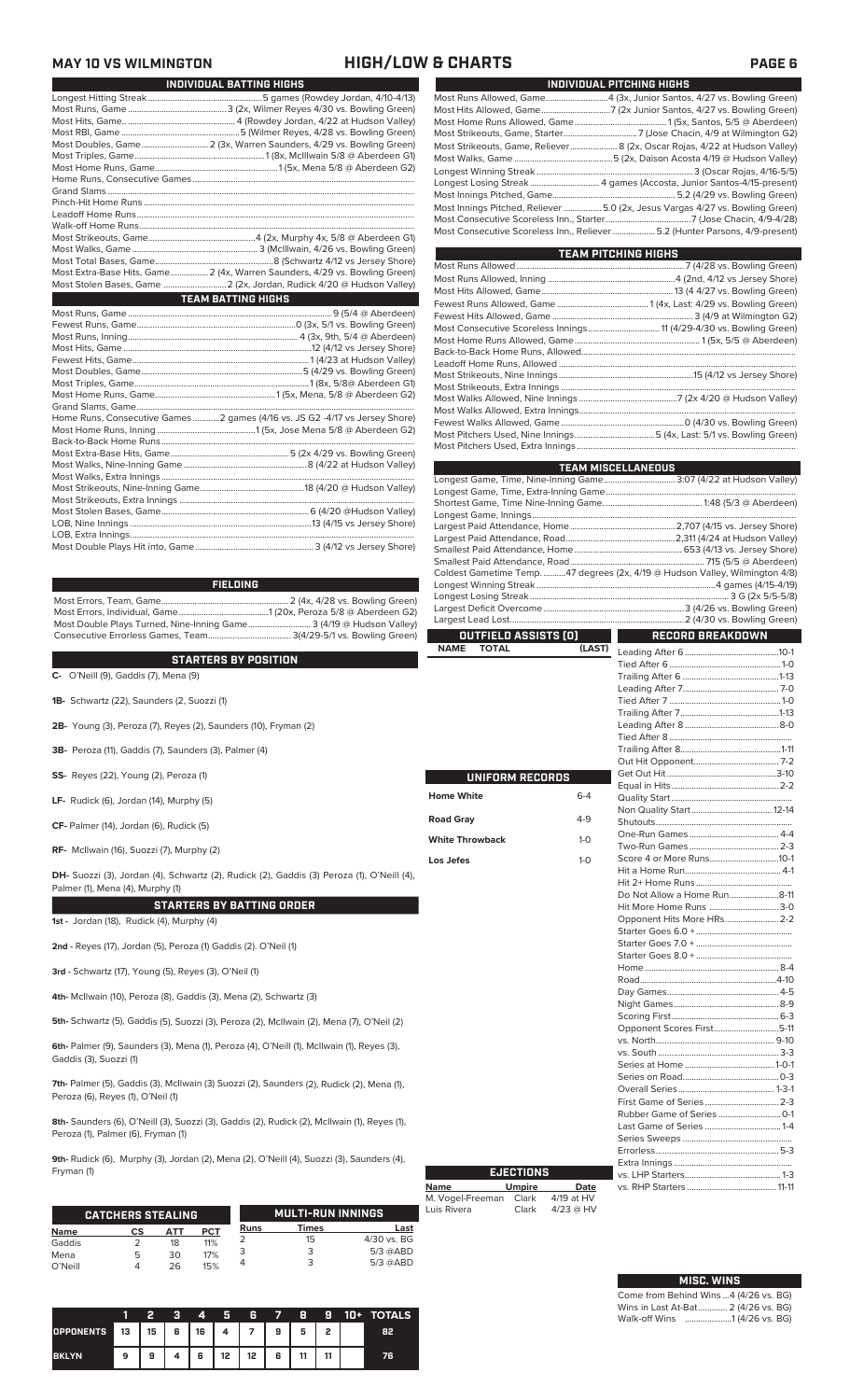## **MAY 10 VS WILMINGTON GAME-BY-GAME RESULTS PAGE 7**

| <b>DATE</b>          | GM#                 | <b>OPPONENT</b>                                                      | W-L/TIME SCORE                       |                   | <b>RECORD</b>          | <b>POSITION</b>                                                        | GA/GB            | <b>WINNING PITCHER</b>                                                                          | <b>LOSING PITCHER</b>                                   | <b>SAVE</b>                              | <b>TIME</b>  | <b>ATTENDANCE</b> |
|----------------------|---------------------|----------------------------------------------------------------------|--------------------------------------|-------------------|------------------------|------------------------------------------------------------------------|------------------|-------------------------------------------------------------------------------------------------|---------------------------------------------------------|------------------------------------------|--------------|-------------------|
| 4/8<br>4/9           | 1                   | at Wilmington<br>at Wilmington                                       | L                                    | $5-1(7)$          | $O-1$                  | PPD (Wet Grounds; doubleheader scheduled for 4/9)<br>T <sub>2</sub> nd | $-0.5$           | Lucas Knowles (1-0)                                                                             | Junior Santos (0-2)                                     |                                          | 1:51         | 989               |
| 4/10                 | $\overline{2}$<br>3 | at Wilmington<br>at Wilmington                                       | W<br>L                               | $2-1(7)$<br>$4-1$ | $1 - 1$<br>$1 - 2$     | T <sub>2</sub> nd<br>4th                                               | $-1.0$<br>$-2.0$ | David Griffin (1-0)<br>Carlos Romero (1-0)                                                      | Michael Cuevas (0-1)<br>Carlos Ocampo (0-1)             | Justin Courtney (1)                      | 1:59<br>2:47 | 966               |
| 4/11<br>4/12         | 4                   | <b>Jersey Shore</b>                                                  | w                                    | $5-2$             | $2 - 2$                | T3rd                                                                   | $-2.0$           | OFF DAY<br>Hunter Parsons (1-0)                                                                 | JP Woodward (0-1)                                       | <b>Sammy Tavares (1)</b>                 | 2:44         | 2,041             |
| 4/13<br>4/14         | 5                   | <b>Jersey Shore</b><br>vs. Jersey Shore                              | г                                    | $4-3$             | $2 - 3$                | T4th<br>PPD (rain; doubleheader scheduled for 4/16)                    | -2.0             | Dominic Pipkin (1-0)                                                                            | Daison Acosta (0-1)                                     | Jason Ruffcorn (1)                       | 3:01         | 752               |
| 4/15<br>4/16         | 6<br>7              | <b>Jersey Shore</b><br><b>Jersey Shore</b>                           | W<br>W                               | $4-1$<br>4-3 (7)  | $3-3$<br>4-3           | 4th<br>3rd                                                             | $-1.5$<br>$-1.0$ | Jesus Vargas (1-0)<br>Nolan Clenney (1-0)                                                       | Matt Russell (0-1)<br>Andrew Schultz (0-2)              | Justin Courtney (2)<br>Sammy Tavarez (2) | 2:31<br>1:57 | 2,707             |
| 4/17<br>4/18         | 8<br>9              | <b>Jersey Shore</b><br><b>Jersey Shore</b>                           | w<br>W                               | $6-1$<br>$6-1$    | $5-3$<br>$6 - 3$       | 2nd<br>T <sub>1st</sub>                                                | $-1.0$<br>$+1.0$ | Oscar Rojas (1-0)<br><b>Garrison Bryant (1-0)</b><br>OFF DAY                                    | Mick Abel (0-2)<br>Christian McGowan (0-1)              |                                          | 1:50<br>2:38 | 1,777<br>1,400    |
| 4/19<br>4/20         | 10<br>11            | at Hudson Valley<br>at Hudson Valley                                 | Г<br>W                               | $5-3$<br>$4 - 3$  | $6 - 4$<br>$7 - 4$     | 2nd<br>2nd                                                             | $-1.0$<br>$-1.0$ | Edgar Barclay (2-1)<br>Justin Courtney (1-)                                                     | Nolan Clenney (1-1)<br>Nelson Alvarez (0-1)             | Carson Coleman (1)<br>Reyson Santos (1)  | 2:31<br>3:03 | 2,027<br>1,553    |
| 4/21<br>4/22         | 12<br>13            | at Hudson Valley<br>at Hudson Valley                                 | L<br>W                               | $5-1$<br>$6 - 4$  | $7-5$<br>$8-5$         | 2 <sub>nd</sub><br>2 <sub>nd</sub>                                     | $-2.0$<br>$-2.0$ | Junior Santos (0-2)<br>Oscar Rojas (2-0)                                                        | Will Warren (1-1)<br>Blas Castano (0-2)                 |                                          | 2:20<br>3:07 | 1,270<br>2,007    |
| 4/23<br>4/24         | 14<br>15            | at Hudson Valley<br>at Hudson Valley                                 | L<br>L                               | $2 - 0$<br>$3-0$  | $8-6$<br>$8 - 7$       | T <sub>2nd</sub><br>T <sub>2</sub> nd                                  | $-2.0$<br>$-2.0$ | Tanner Myatt (1-0)<br>Rodney Hutchison (1-0)                                                    | Carlos Ocampo (0-2)<br>Daison Acosta (0-2)              | Coleman (2)<br>Mauricio (1)              | 2:17<br>2:35 | 2,121<br>2.311    |
| 4/25<br>4/26         | 16                  | <b>Bowling Green</b>                                                 | W                                    | $5-4$             | $9 - 7$                | 2nd                                                                    | $-2.0$           | OFF DAY<br>Josh Hejka (1-0)                                                                     | Graeme Stinson (2-2)                                    |                                          | 2:44         | 653               |
| 4/27<br>4/28         | 17<br>18            | <b>Bowling Green</b><br><b>Bowling Green</b>                         | L<br>L                               | $4-1$<br>$7-6$    | $9-8$<br>$9-9$         | 3rd<br>3rd                                                             | $-3.0$<br>-4.0   | Zach Trageton (1-1)<br>John Doxakis (1-1)                                                       | Junior Santos (0-3)<br>Jose Chacin (0-1)                | LaSorsa (1)<br>Mullen (3)                | 2:20<br>2:38 | 808<br>670        |
| 4/29<br>4/30         | 19<br>20            | <b>Bowling Green</b><br><b>Bowling Green</b>                         | W<br>W                               | $3-1$<br>$5 - 2$  | $10-9$<br>$11-9$       | 3rd<br>3rd                                                             | -4.0<br>-4.0     | Oscar Rojas (3-0)<br>Justin Courtney (2-0)                                                      | <b>Mason Montgomery (0-1)</b><br>Franklin Dacosta (0-1) | Cam Opp (1)<br><u>Josh Hejka (1)</u>     | 2:28<br>2:15 | 2,617<br>2,070    |
| 5/1<br>5/2           | 21                  | <b>Bowling Green</b>                                                 | L                                    | 4-0               | 11-10                  | 3rd                                                                    | -4.5             | APRIL (11-9)<br>Daison Accosta (0-3)<br>OFF DAY                                                 | Conor Dryer (1-0)                                       |                                          | 2:20         | 1,595             |
| 5/3<br>5/4           | 22<br>23            | at Aberdeen<br>at Aberdeen                                           | L<br>W                               | $3-1$<br>$9 - 4$  | $11 - 11$<br>$12 - 11$ | 3rd<br>T <sub>2</sub> nd                                               | $-5.5$<br>$-4.5$ | Nolan Clenney (1-2)<br>Jesus Vargas (2-0)                                                       | Ignacio Feliz (2-0)<br>Wes Robertson (1-1)              |                                          | 1:48<br>2:51 | 827<br>848        |
| 5/5<br>5/6           | 24<br>25            | at Aberdeen<br>at Aberdeen                                           | L                                    | $4-1$             | $12 - 12$              | 3rd<br>PPD (rain: doubleheader scheduled for 5/7)                      | $-5.5$           | Noah Denoyer (4-0)                                                                              | Oscar Rojas (3-1)                                       | Houston Roth (3)                         | 2:12         | 715               |
| 5/7<br>5/8           | 26<br>27            | at Aberdeen<br>at Aberdeen                                           |                                      | $4 - 3$           | $12 - 13$              | 4th                                                                    | $-7.5$           | PPD (rain; doubleheader scheduled for 5/8 and doubleheader schedued for June)<br>Van Loon (3-0) | Junior Santos (0-4)                                     | Robertson (2)                            | 1:56         | 985               |
| 5/9                  |                     | at Aberdeen                                                          | Г                                    | $5-1$             | $12 - 14$              | 4th                                                                    | $-7.5$           | Strowd (2-1)<br>OFF DAY                                                                         | Daison Accosta (0-4)                                    |                                          | 2:16         | 985               |
| 5/10<br>5/11         | 28<br>29            | Wilmington<br>Wilmington                                             | 7:00 p.m.<br>7:00 p.m.               |                   |                        |                                                                        |                  |                                                                                                 |                                                         |                                          |              |                   |
| 5/12<br>5/13         | 30<br>31            | Wilmington<br>Wilmington                                             | 7:00 p.m.<br>7:00 p.m.               |                   |                        |                                                                        |                  |                                                                                                 |                                                         |                                          |              |                   |
| 5/14<br>5/15         | 32<br>33            | Wilmington<br>Wilmington                                             | 6:00 p.m.<br>2:00 p.m.               |                   |                        |                                                                        |                  | OFF DAY                                                                                         |                                                         |                                          |              |                   |
| 5/16<br>5/17<br>5/18 | 34<br>35            | <b>Hudson Valley</b><br><b>Hudson Valley</b>                         | 7:00 p.m.<br>12:00 p.m.              |                   |                        |                                                                        |                  |                                                                                                 |                                                         |                                          |              |                   |
| 5/19<br>5/20         | 36<br>37            | <b>Hudson Valley</b><br><b>Hudson Valley</b>                         | 7:00 p.m.<br>7:00 p.m.               |                   |                        |                                                                        |                  |                                                                                                 |                                                         |                                          |              |                   |
| 5/21<br>5/22         | 38<br>39            | <b>Hudson Valley</b><br><b>Hudson Valley</b>                         | 6:00 p.m.<br>2:00 p.m.               |                   |                        |                                                                        |                  |                                                                                                 |                                                         |                                          |              |                   |
| 5/23<br>5/24         | 40                  | at Bowling Green                                                     | 6:35 p.m.*                           | (CT)              |                        |                                                                        |                  | OFF DAY                                                                                         |                                                         |                                          |              |                   |
| 5/25<br>5/26         | 41<br>42            | at Bowling Green<br>at Bowling Green                                 | 6:35 p.m.*<br>6:35 p.m.*             | (CT)<br>(CT)      |                        |                                                                        |                  |                                                                                                 |                                                         |                                          |              |                   |
| 5/27<br>5/28         | 43<br>44            | at Bowling Green<br>at Bowling Green                                 | $6:35$ p.m. $*$<br>6:35 p.m.*        | (CT)<br>(CT)      |                        |                                                                        |                  |                                                                                                 |                                                         |                                          |              |                   |
| 5/29<br>5/30<br>5/31 | 45<br>46            | at Bowling Green<br>at Jersey Shore                                  | 1:05 p.m.*<br>7:05 p.m.              | (CT)              |                        |                                                                        |                  | OFF DAY                                                                                         |                                                         |                                          |              |                   |
| 6/1                  | 47                  | at Jersey Shore                                                      | 7:05 p.m.                            |                   |                        |                                                                        |                  | MAY [1-5]                                                                                       |                                                         |                                          |              |                   |
| 6/2<br>6/3           | 48<br>49            | at Jersey Shore<br>at Jersey Shore                                   | 7:05 p.m.<br>7:05 p.m.               |                   |                        |                                                                        |                  |                                                                                                 |                                                         |                                          |              |                   |
| 6/4<br>6/5           | 50<br>51            | at Jersey Shore<br>at Jersey Shore                                   | 7:05 p.m.<br>$1:05$ p.m.             |                   |                        |                                                                        |                  |                                                                                                 |                                                         |                                          |              |                   |
| 6/6<br>6/7           | 52                  | Aberdeen                                                             | 7:00 p.m.                            |                   |                        |                                                                        |                  | OFF DAY                                                                                         |                                                         |                                          |              |                   |
| 6/8<br>6/9<br>6/10   | 53<br>54<br>55      | Aberdeen<br>Aberdeen<br>Aberdeen                                     | 7:00 p.m.<br>7:00 p.m.<br>7:00 p.m.  |                   |                        |                                                                        |                  |                                                                                                 |                                                         |                                          |              |                   |
| 6/11<br>6/12         | 56<br>57            | Aberdeen<br>Aberdeen                                                 | 6:00 p.m.<br>2:00 p.m.               |                   |                        |                                                                        |                  |                                                                                                 |                                                         |                                          |              |                   |
| 6/13<br>6/14         | 58                  | at Wilmington                                                        | 6:35 p.m.                            |                   |                        |                                                                        |                  | OFF DAY                                                                                         |                                                         |                                          |              |                   |
| 6/15<br>6/16         | 59<br>60            | at Wilmington<br>at Wilmington                                       | 6:35 p.m.<br>6:35 p.m.               |                   |                        |                                                                        |                  |                                                                                                 |                                                         |                                          |              |                   |
| 6/17<br>6/18         | 61<br>62            | at Wilmington<br>at Wilmington                                       | 6:35 p.m.<br>6:35 p.m.               |                   |                        |                                                                        |                  |                                                                                                 |                                                         |                                          |              |                   |
| 6/19<br>6/20         | 63                  | at Wilmington                                                        | 1:05 p.m.                            |                   |                        |                                                                        |                  | OFF DAY                                                                                         |                                                         |                                          |              |                   |
| 6/21<br>6/22<br>6/23 | 64<br>65<br>66      | <b>Jersey Shore</b><br><b>Jersey Shore</b><br><b>Jersey Shore</b>    | 7:00 p.m.<br>7:00 p.m.<br>7:00 p.m.  |                   |                        |                                                                        |                  |                                                                                                 |                                                         |                                          |              |                   |
| 6/24<br>6/25         | 67<br>68            | <b>Jersey Shore</b><br><b>Jersey Shore</b>                           | 7:00 p.m.<br>6:00 p.m.               |                   |                        |                                                                        |                  |                                                                                                 |                                                         |                                          |              |                   |
| 6/26<br>6/27         | 69                  | <b>Jersey Shore</b>                                                  | 2:00 p.m.                            |                   |                        |                                                                        |                  | OFF DAY                                                                                         |                                                         |                                          |              |                   |
| 6/28<br>6/29         | 70<br>71            | at Hudson Valley<br>at Hudson Valley                                 | 7:05 p.m.<br>7:05 p.m.               |                   |                        |                                                                        |                  |                                                                                                 |                                                         |                                          |              |                   |
| 6/30                 | 72                  | at Hudson Valley                                                     | 7:05 p.m.                            |                   |                        |                                                                        |                  | <b>JUNE (0-0)</b>                                                                               |                                                         |                                          |              |                   |
| 7/1<br>7/2<br>7/3    | 73<br>74<br>75      | at Hudson Valley<br>at Hudson Valley<br>at Hudson Valley             | 7:05 p.m.<br>6:05 p.m.<br>6:05 p.m.  |                   |                        |                                                                        |                  |                                                                                                 |                                                         |                                          |              |                   |
| 7/4<br>7/5           | 76                  | Aberdeen                                                             | 6:30 p.m.                            |                   |                        |                                                                        |                  | OFF DAY                                                                                         |                                                         |                                          |              |                   |
| 7/6<br>7/7           | 77<br>78            | Aberdeen<br>Aberdeen                                                 | 7:00 p.m.<br>7:00 p.m.               |                   |                        |                                                                        |                  |                                                                                                 |                                                         |                                          |              |                   |
| 7/8<br>7/9           | 79<br>81            | Aberdeen<br>Aberdeen                                                 | 7:00 p.m.<br>6:00 p.m.               |                   |                        |                                                                        |                  |                                                                                                 |                                                         |                                          |              |                   |
| 7/10<br>7/11         | 82                  | Aberdeen                                                             | 2:00 p.m.                            |                   |                        |                                                                        |                  | OFF DAY                                                                                         |                                                         |                                          |              |                   |
| 7/12<br>7/13<br>7/14 | 83<br>84<br>85      | Greensboro<br>Greensboro<br>Greensboro                               | 7:00 p.m.<br>12:00 p.m.<br>7:00 p.m. |                   |                        |                                                                        |                  |                                                                                                 |                                                         |                                          |              |                   |
| 7/15<br>7/16         | 86<br>87            | Greensboro<br>Greensboro                                             | 7:00 p.m.<br>6:00 p.m.               |                   |                        |                                                                        |                  |                                                                                                 |                                                         |                                          |              |                   |
| 7/17<br>7/18         | 88                  | Greensboro                                                           | 2:00 p.m.                            |                   |                        |                                                                        |                  |                                                                                                 |                                                         |                                          |              |                   |
| 7/19<br>7/20         |                     |                                                                      |                                      |                   |                        |                                                                        |                  | LEAGUE-WIDE BREAK                                                                               |                                                         |                                          |              |                   |
| 7/21<br>7/22         | 89                  | at Jersey Shore                                                      | 7:05 p.m.                            |                   |                        |                                                                        |                  |                                                                                                 |                                                         |                                          |              |                   |
| 7/23<br>7/24         | 90<br>91            | at Jersey Shore<br>at Jersey Shore                                   | 7:05 p.m.<br>1:05 p.m.               |                   |                        |                                                                        |                  |                                                                                                 |                                                         |                                          |              |                   |
| 7/25<br>7/26<br>7/27 | 92<br>93            | at Hudson Valley<br>at Hudson Valley                                 | 7:05 p.m.<br>7:05 p.m.               |                   |                        |                                                                        |                  | OFF DAY                                                                                         |                                                         |                                          |              |                   |
| 7/28<br>7/29         | 94<br>95            | at Hudson Valley<br>at Hudson Valley                                 | 7:05 p.m.<br>7:05 p.m.               |                   |                        |                                                                        |                  |                                                                                                 |                                                         |                                          |              |                   |
| 7/30<br>7/31         | 96<br>97            | at Hudson Valley<br>at Hudson Valley                                 | 6:05 p.m.<br>2:05 p.m.               |                   |                        |                                                                        |                  |                                                                                                 |                                                         |                                          |              |                   |
| 8/1                  |                     |                                                                      |                                      |                   |                        |                                                                        |                  | JULY (0-0)<br>OFF DAY                                                                           |                                                         |                                          |              |                   |
| 8/2<br>8/3<br>8/4    | 98<br>99<br>100     | <b>Winston-Salem</b><br><b>Winston-Salem</b><br><b>Winston-Salem</b> | 7:00 p.m.<br>12:00 p.m.              |                   |                        |                                                                        |                  |                                                                                                 |                                                         |                                          |              |                   |
| 8/5<br>8/6           | 101<br>102          | <b>Winston-Salem</b><br><b>Winston-Salem</b>                         | 7:00 p.m.<br>7:00 p.m.<br>6:00 p.m.  |                   |                        |                                                                        |                  |                                                                                                 |                                                         |                                          |              |                   |
| 8/7<br>8/8           | 103                 | <b>Winston-Salem</b>                                                 | 2:00 p.m.                            |                   |                        |                                                                        |                  | OFF DAY                                                                                         |                                                         |                                          |              |                   |
| 8/9<br>8/10          | 104<br>105          | at Wilmington<br>at Wilmington                                       | 6:35 p.m.<br>6:35 p.m.               |                   |                        |                                                                        |                  |                                                                                                 |                                                         |                                          |              |                   |
| 8/11<br>8/12         | 106<br>107          | at Wilmington<br>at Wilmington                                       | 6:35 p.m.<br>6:35 p.m.               |                   |                        |                                                                        |                  |                                                                                                 |                                                         |                                          |              |                   |
| 8/13<br>8/14         | 108<br>109          | at Wilmington<br>at Wilmington                                       | 6:35 p.m.<br>1:05 p.m.               |                   |                        |                                                                        |                  | OFF DAY                                                                                         |                                                         |                                          |              |                   |
| 8/15<br>8/16<br>8/17 | 110<br>111          | <b>Hudson Valley</b><br><b>Hudson Valley</b>                         | 7:00 p.m.<br>7:00 p.m.               |                   |                        |                                                                        |                  |                                                                                                 |                                                         |                                          |              |                   |
| 8/18<br>8/19         | 112<br>113          | <b>Hudson Valley</b><br><b>Hudson Valley</b>                         | 7:00 p.m.<br>7:00 p.m.               |                   |                        |                                                                        |                  |                                                                                                 |                                                         |                                          |              |                   |
| 8/21 115             |                     | 8/20 114 Hudson Valley 6:00 p.m.<br>Hudson Valley 2:00 p.m.          |                                      |                   |                        |                                                                        |                  |                                                                                                 |                                                         |                                          |              |                   |